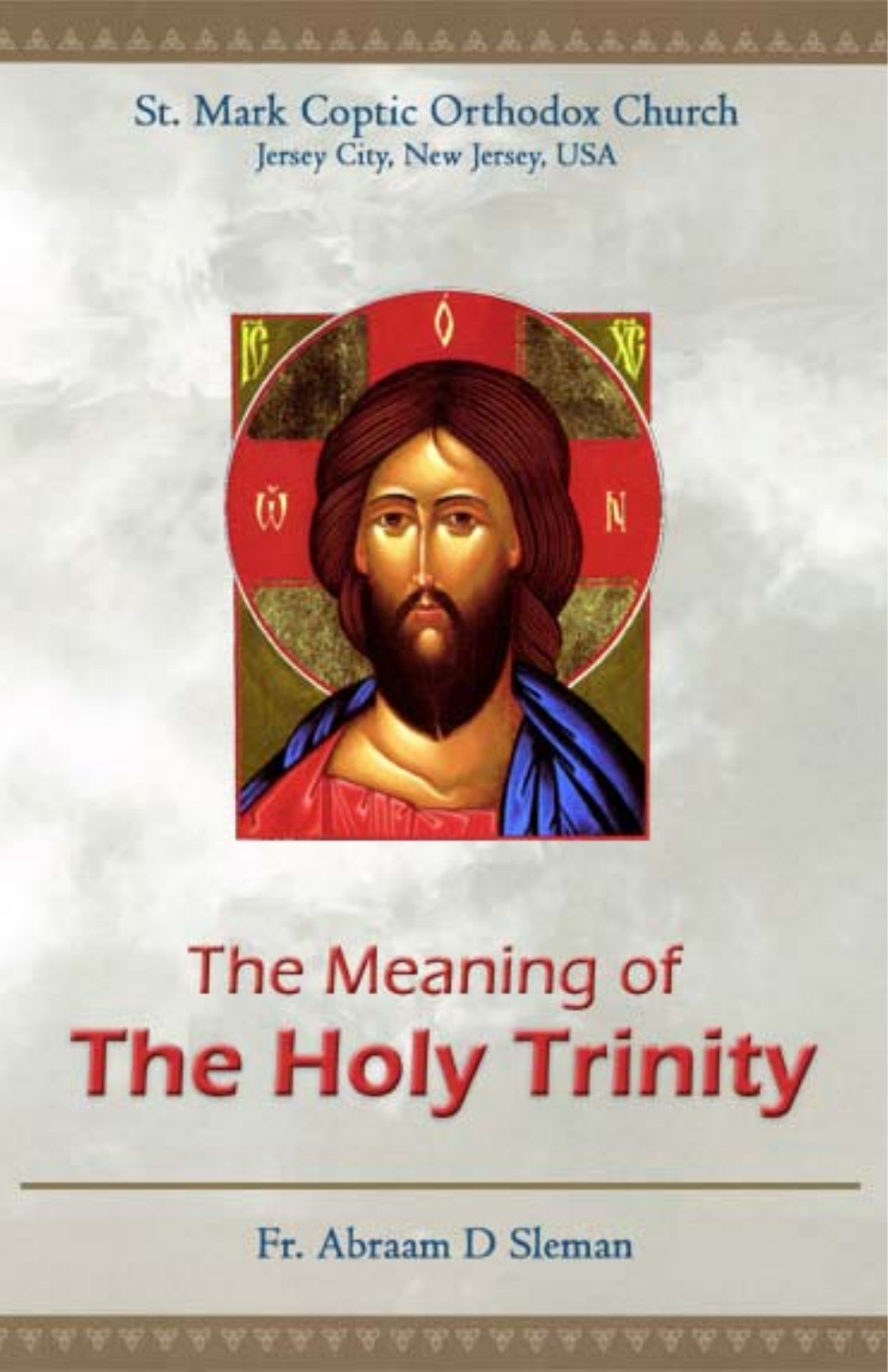**Coptic Orthodox Church of Saint Mark**  Jersey City, New Jersey, USA

# The Meaning of The Holy Trinity

PART I

#### **Fr. Abraam D. Sleman**

http://www.CopticChurch.net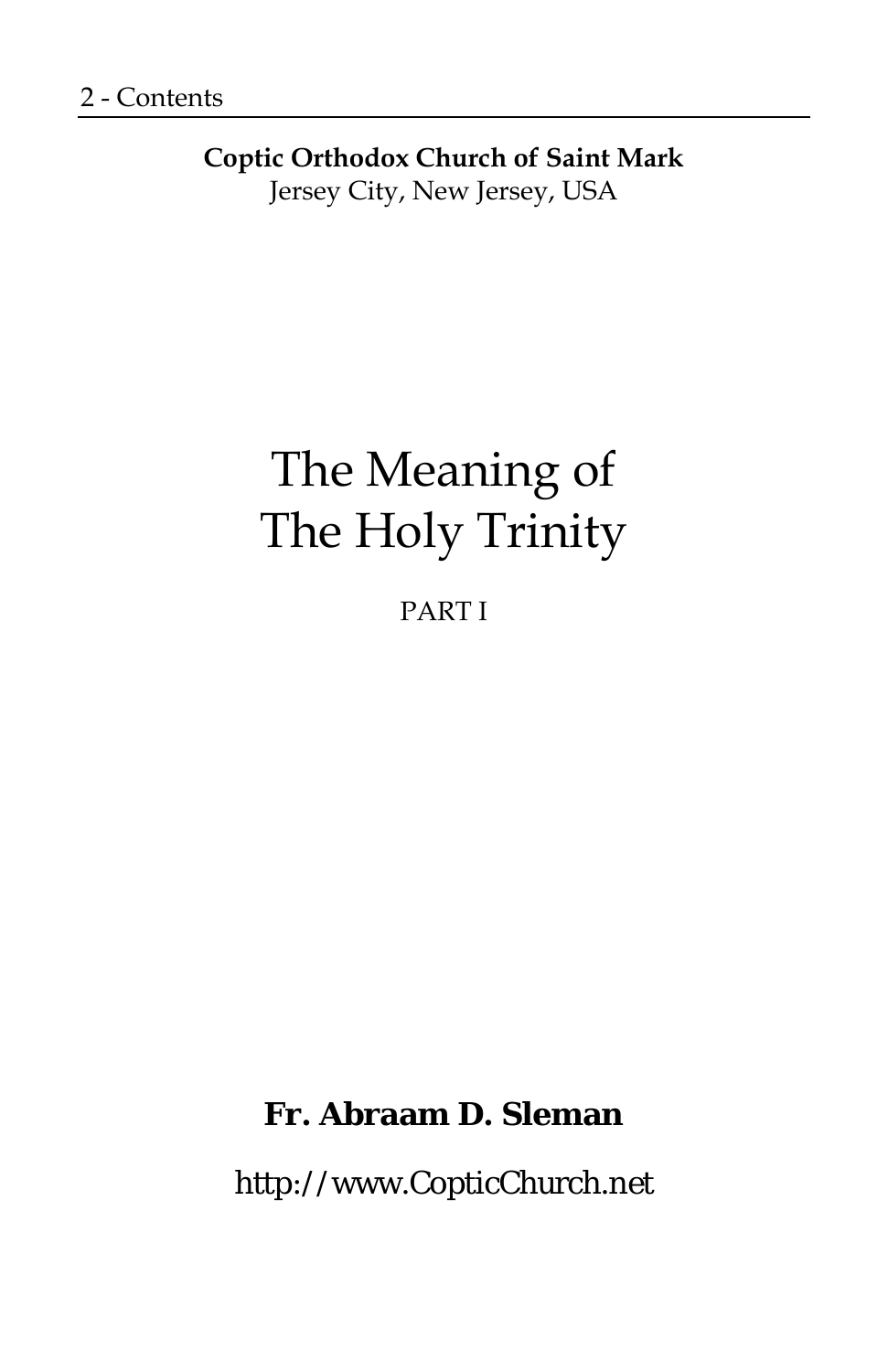# **Contents**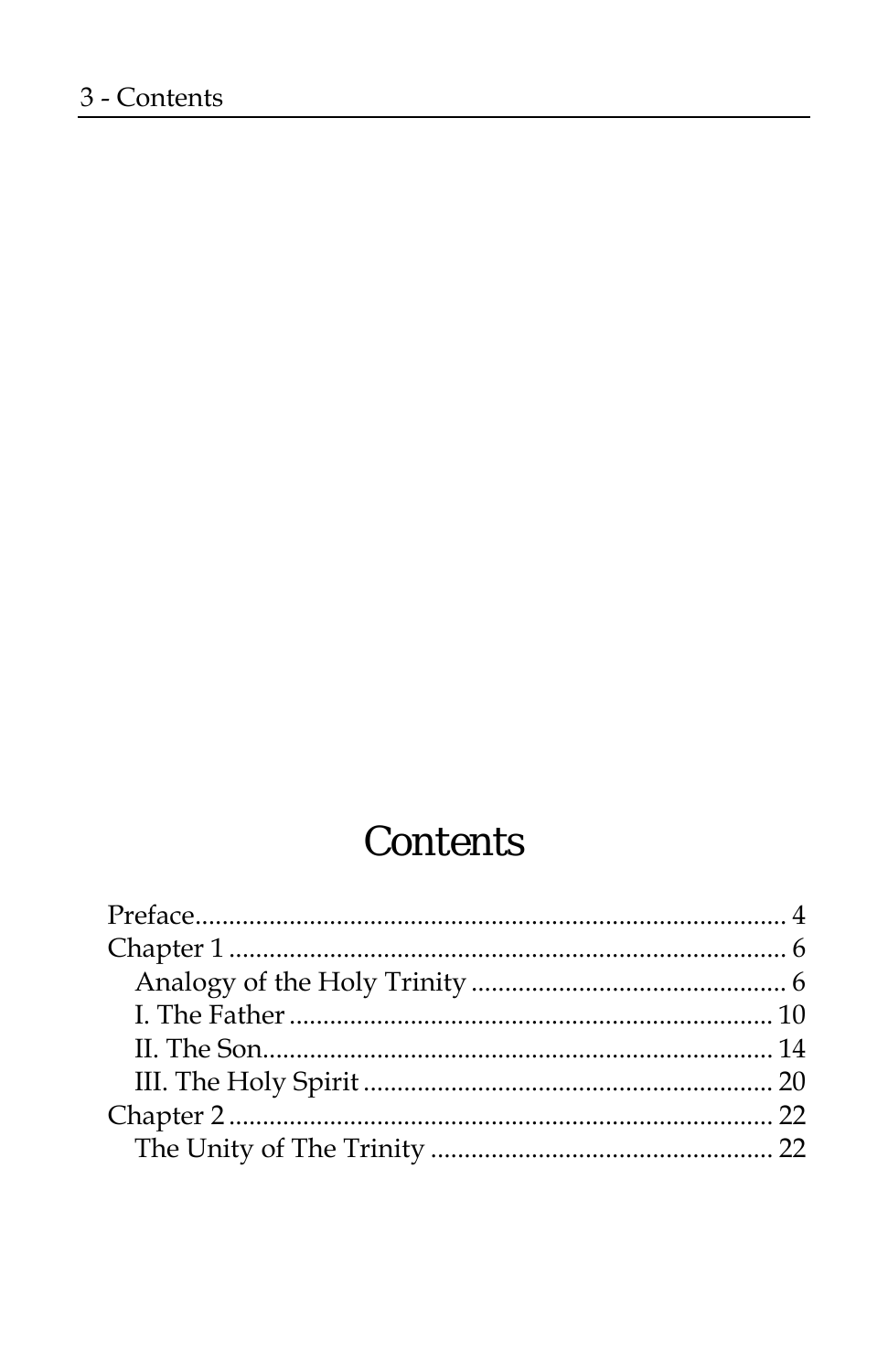## Preface

**Many are wondering, "Do Christians believe in one God? Or do they believe in three gods?" And if they believe in one God, then what is the meaning of the Father and the Son and the Holy Spirit?** Because of their misunderstanding, some people accuse Christians of Polytheism. They do so by thinking that the term "Trinity" means three gods. This is not true, for Christianity rejects any kind Polytheism.

**Monotheism is a central belief of Christianity.** All Christians, regardless of their denominations, believe that GOD is ONE. The Lord Jesus Christ said, "The first of all the commandments is: "**The Lord our God**, **the Lord is one**. And you shall love the Lord your God with all your heart, with all your soul, with all your mind, and with all your strength." (Mark 12:29- 30).

**Christian's belief in the Holy Trinity is Monotheistic.** To speak about the Trinity is to speak in more details about the one God. Trinity is a clear view of the one God, as we will see later. Trying to deal with the issue of the Trinity apart from Monotheism add up to the difficulty of understanding of the whole issue.

This small book is not a theological research in the traditional sense. **It is about the meaning of the Holy Trinity in terms of how God reveals Himself to human beings.** It is also about God's relation to human beings and their relation to Him.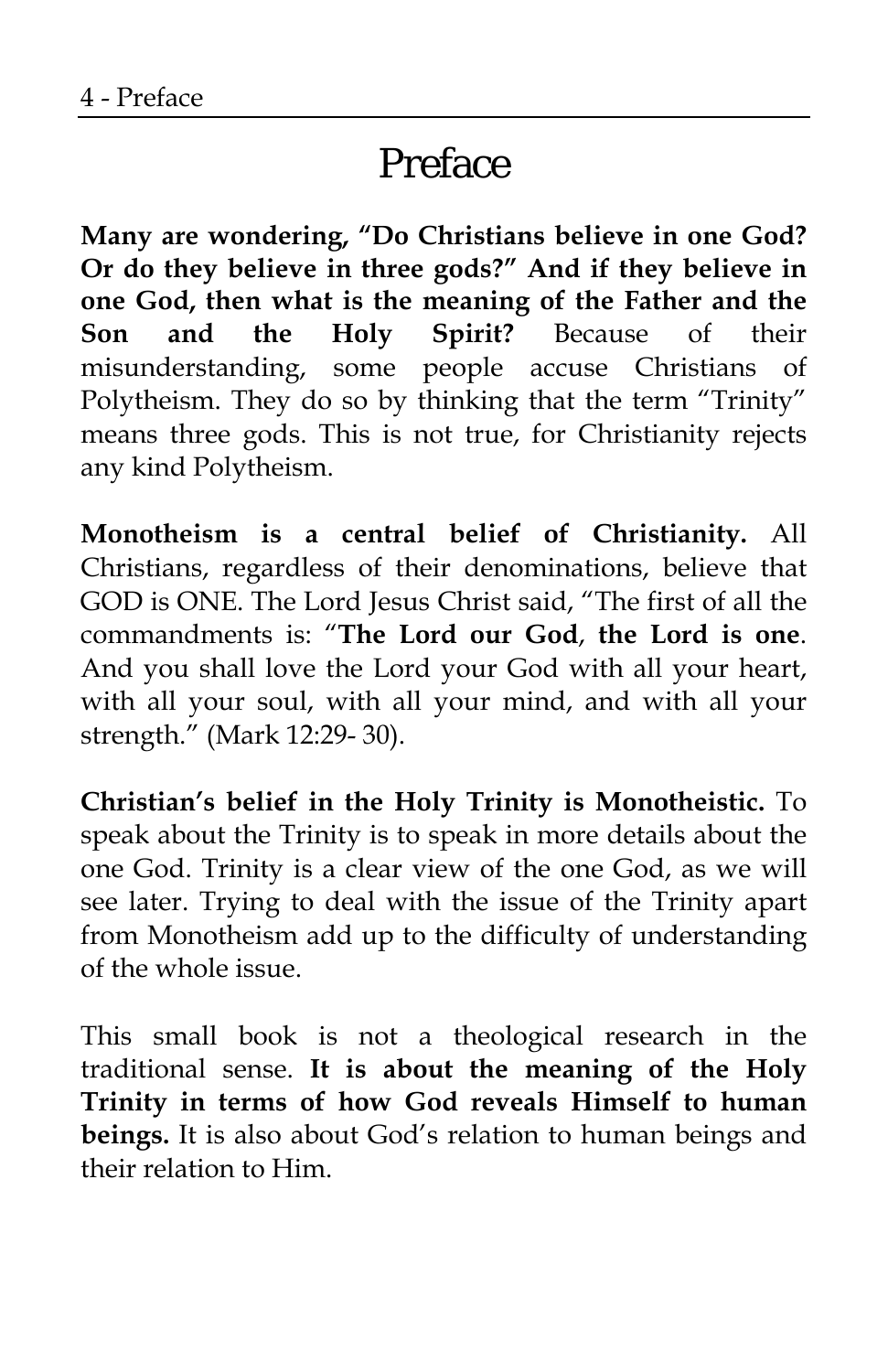Many readers want a simple explanation fit for their time, rather than a theological thesis. I hope this book meet their needs.

It is noteworthy to mention that all the Biblical quotations are from the New King James Version, unless otherwise is mentioned. Capital letters are used when the pronoun refers to the Deity, even if they are not capitalized in the version they are quoted from.

Special acknowledgment is given to my partners of my long journey of search for the meaning of the Holy Trinity, my wife and my children, for their love and support. I thank Mrs. Ivana Meshell, for her help in reviewing and editing the text. Hoping we all land together safely when we see God face to face. Let it be for the glory of God our Father by the prayers of H.H. Pope Shenouda III. Amen.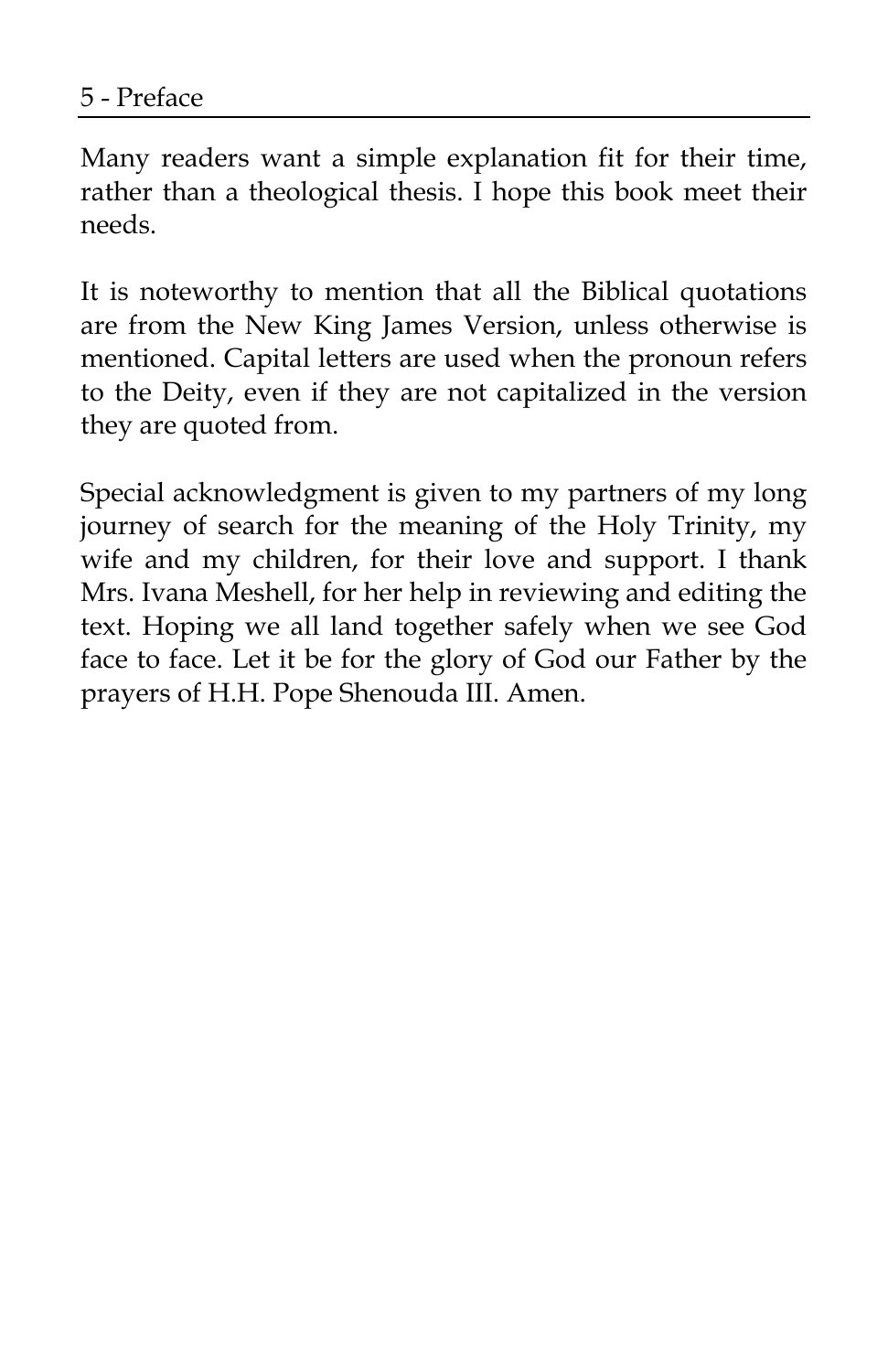# Chapter 1 Analogy of the Holy Trinity

When it comes to talk about God, unique principles should be considered. Some of them are:

There is none like God. God said in Isaiah, "I am God, and there is none like Me" (Isa 46:9). He is unique in every thing. God said, "To whom then will you liken Me, or to whom shall I be equal, says the Holy One?" (Isa. 40:25). He is unique because He is the creator and everything else is a creation, He "created the heavens and the earth" (Gen1: 1). Nothing is comparable to Him.

God is far beyond the ability of human intelligence and imagination. It is impossible to embrace Him and His divine aspects in a limited conception made by our own minds. His thought, ways and plans are different than those of people. He said, "For My thoughts are not your thoughts, nor are your ways My ways, says the LORD. For as the heavens are higher than the earth, so are My ways higher than your ways and My thoughts than your thoughts" (Isa 55:8-9).

What we know about God are the things He revealed to us. We don't know everything about God. There are secrets the Lord God has not revealed to us. Moses said, "The secret things belong to the LORD our God; but the things that are revealed belong to us and to our children" (Deut 29:29, RSV).

For His unique greatness and distinction from everything around us, it is difficult to speak of Him in terms of the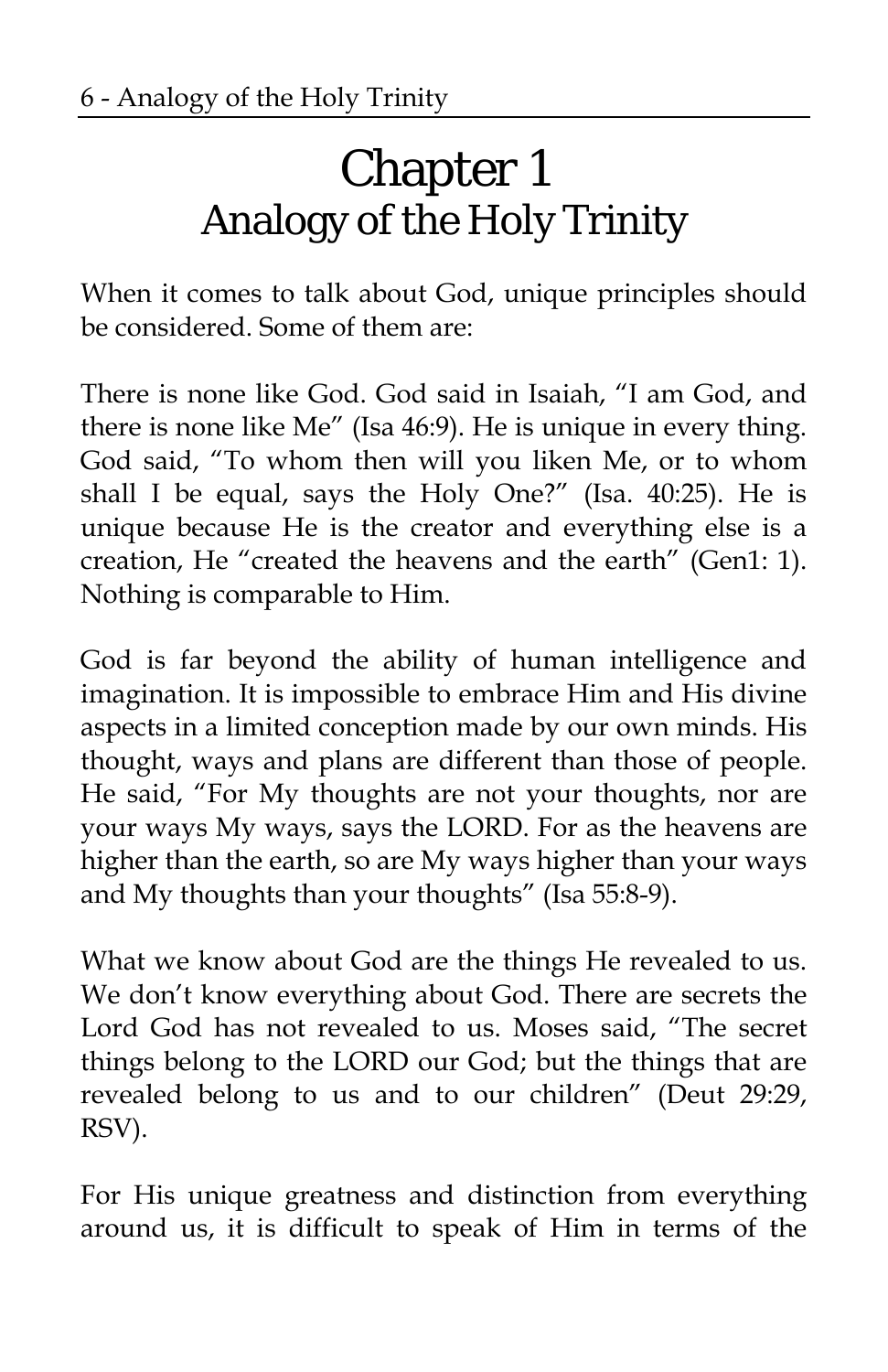human language. **For this reason, we need the analogies to explain the divine issues. Our Lord Jesus Christ included many analogies, which are called parables, in His teachings. He never spoke to them without at least one illustration as St. Mathew said, "Without a parable He did not speak to them" (Matt 13:34).** 

**These analogies or parables are derived from the daily life of the listeners. They hold some likeness of the divine truth in a conceivable way.** They are similar to seeing a painting on a wall. This painting is not the natural view itself but similar to it. If you see in this view a drawing of a waterfall, you cannot stretch your hand and drink from it. If there is a fire in the painting view, you can safely stretch your hand and touch the flame because it is not a real flame but a drawing. So, at the time of having the likeness with the truth, the analogies are in this distinct from the truth. They are like a painting for the truth drawn by words to explain the truth. Still, the truth is much greater than any analogy<sup>1</sup>.

**The parable of "The True Vine" is a great analogy of the Holy Trinity.** When our Lord Jesus Christ said, "I am the true vine" (John 15:1), He has gave us, a perfect example of the meaning of the Holy Trinity and has painted, by His words, a wonderful picture revealing many of the divine aspects of God, His manifestation and His relation to us.

#### **The Search for the Meaning of The Holy Trinity**

 $\overline{a}$ 

<sup>&</sup>lt;sup>1</sup> This explanation is derived from the writings of C.S. Lewis in his book, " Mere Christianity", Macmillan Publishing Company, 1952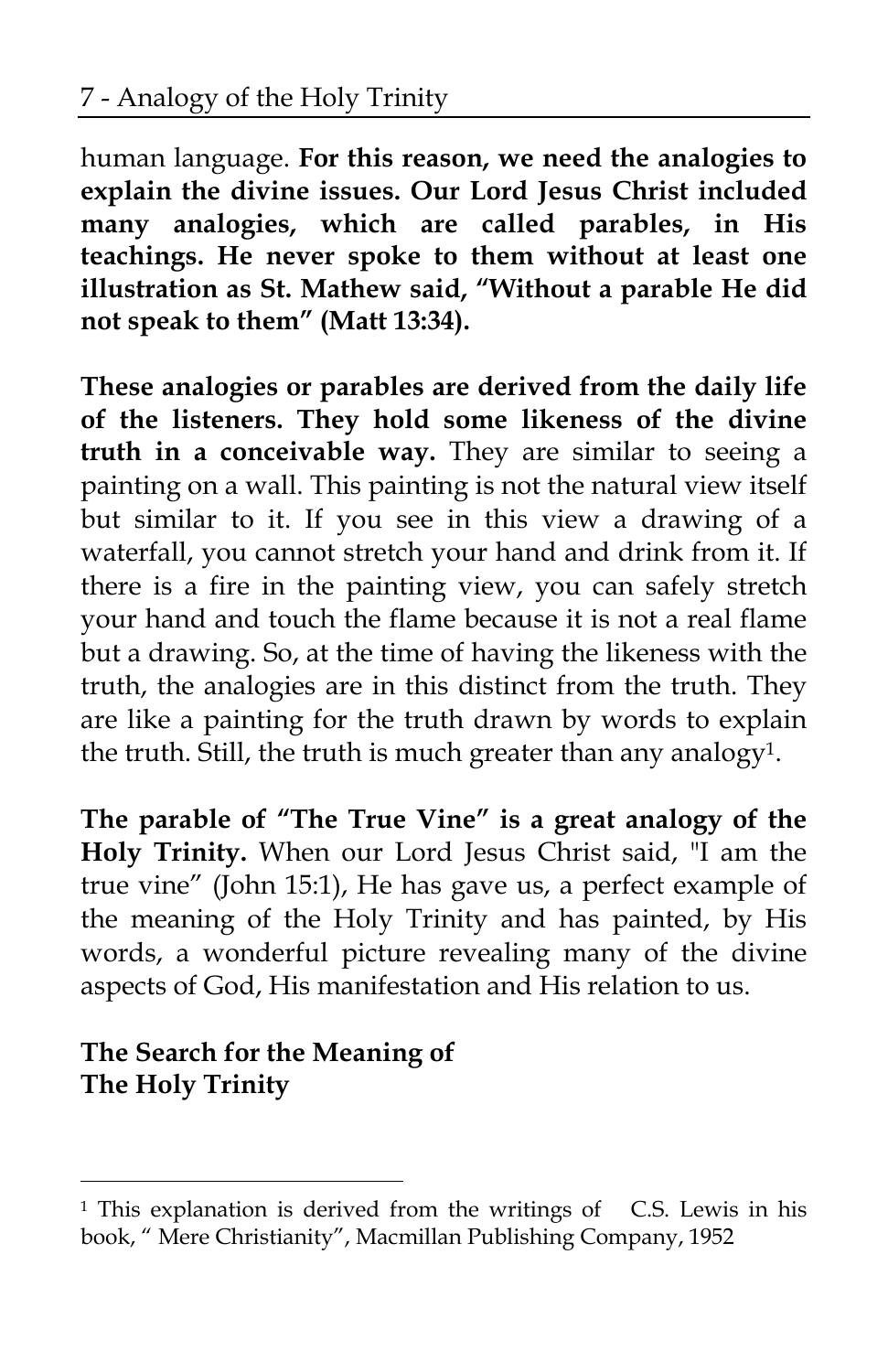Assume a garden with multiple kinds of trees as follows:

Some of the trees are natural growing from their roots in the soil. Others are artificial without roots, planted for beatification.

Some of the later trees having branches but without roots. Others are made of a kind of plastic material.

In the midst of all these kinds of trees, there is only one true vine tree.

**In this assumed garden,** how can you know the real tree and its qualities? Or in other words, how does the real tree reveal itself? The tree should have its own way to reveal itself that we can know it and its qualities.

Not only the tree, but also every existing matter has its own way to manifest itself. **If you consider the sun, we can say it exists because it reveals itself by** its own things that manifest its existence, which are:

The star **that is called the sun.** 

The light, or the rays begotten from the star. The heat proceeds from the star through its rays.

By these three essential things, the sun declares its existence and its effects. In the mean time, these three things are of the one sun and are of the same quality of the sun. If these three things of the sun were not there, we would say the sun is a mere idea and is not there.

Likewise, we hear and read about the existence of God and His omnipresence. But these truths would be mere ideas or even doubtful beliefs, until God reveals Himself. God has His own unique way to manifest Himself and this is a main issue of what the Holy Trinity is all about.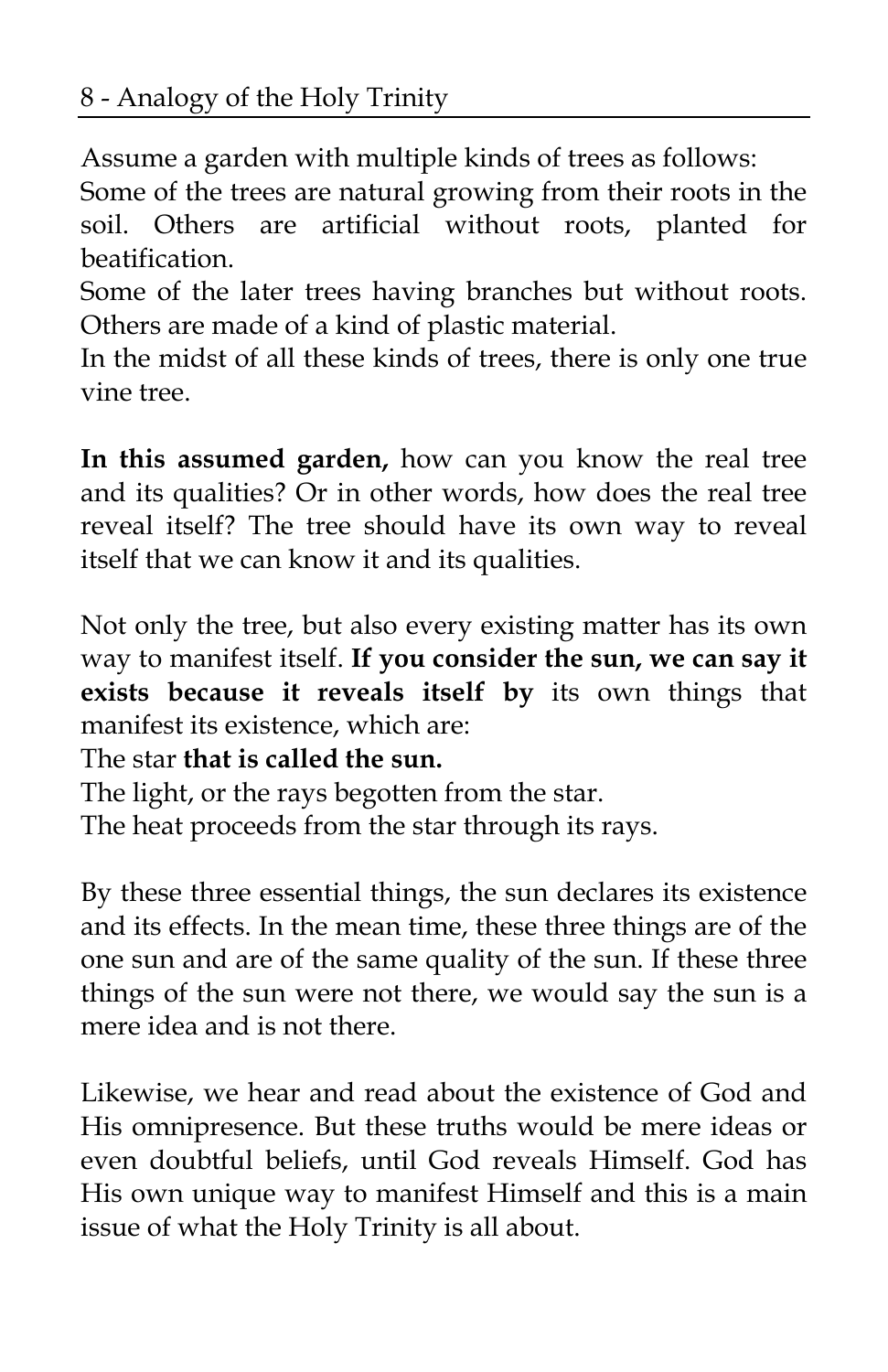By knowing the Holy Trinity, we can say, God exists. He manifests Himself in a unique way.

Then, let us begin our search for the meaning of the Holy Trinity.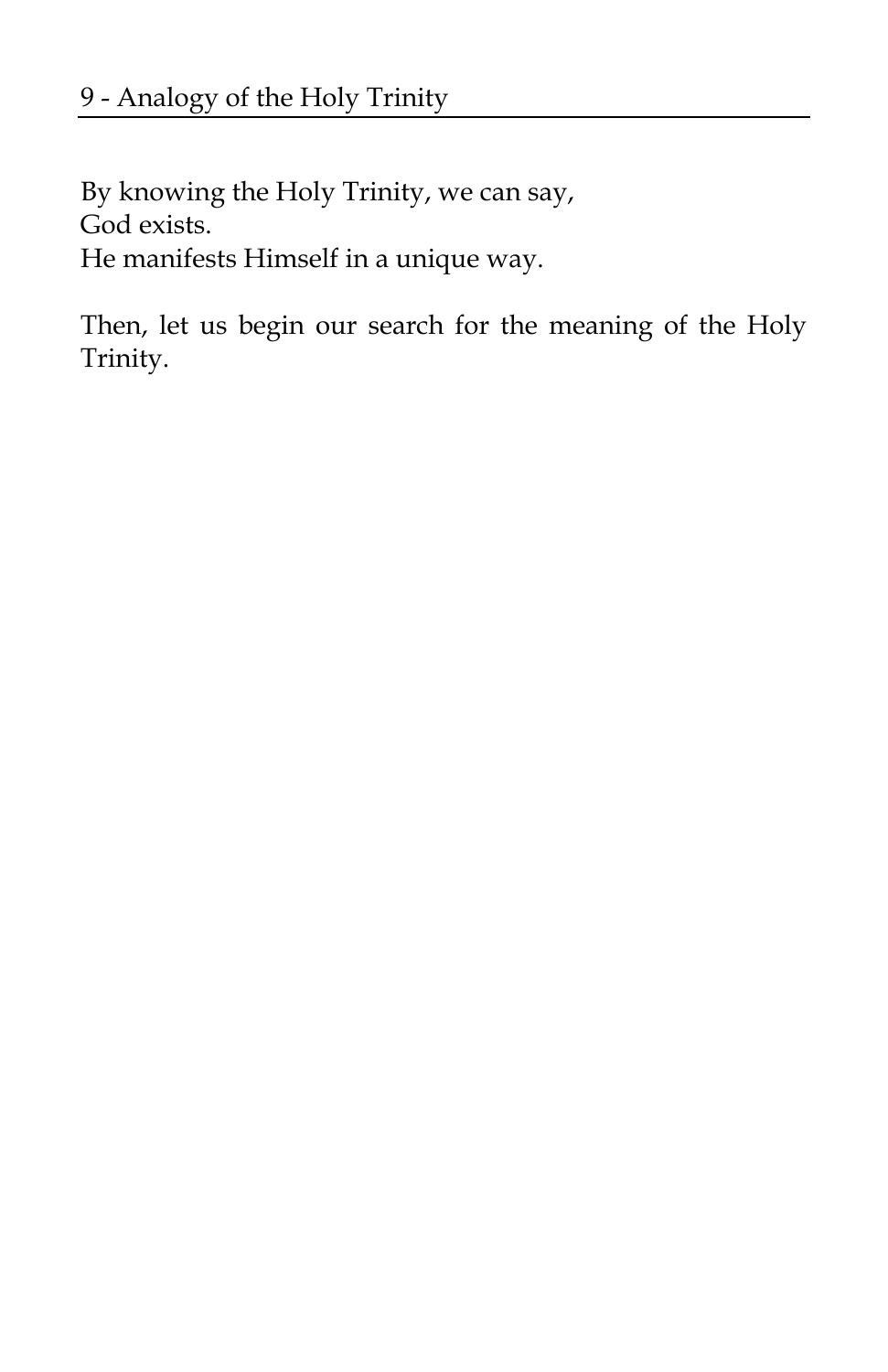# I. The Father

The first thing that comes to mind when you think about the existence of the vine tree, or any tree in general, is the root of the tree**. It is for the tree its origin and invisible being.** We can go further and say that the root is:

The father of the tree, including the branch, which bears the leaves and the fruits. This branch with all what it has can be called "the image" of the tree or the invisible being. The source of its life **and** the processor of this life **into all the** 

**visible being of the tree.** 

To sum up, there is no doubt that the existence of the true vine tree is originated from its root. There is no real tree without a root; otherwise it will be unreal, a mere word, thought or imagination. Also, there is a father for every one. But who is the "Ultimate Father", who has no father but exists by Himself? God is the ultimate Father. We can call Him "The Father", in the absolute sense. Let us search the Bible to know, in more details, what we mean when we say God is the Father.

I. God Is the Father of Christ

Jesus Christ called Himself the true vine (John 15:1). Then, we may ask, "Whose Son is He?" (Matt. 22,42). If Christ was born like every human person, we would have been told His human Father. Christians and many of non-Christians believe that God is the Father of Christ for many reasons.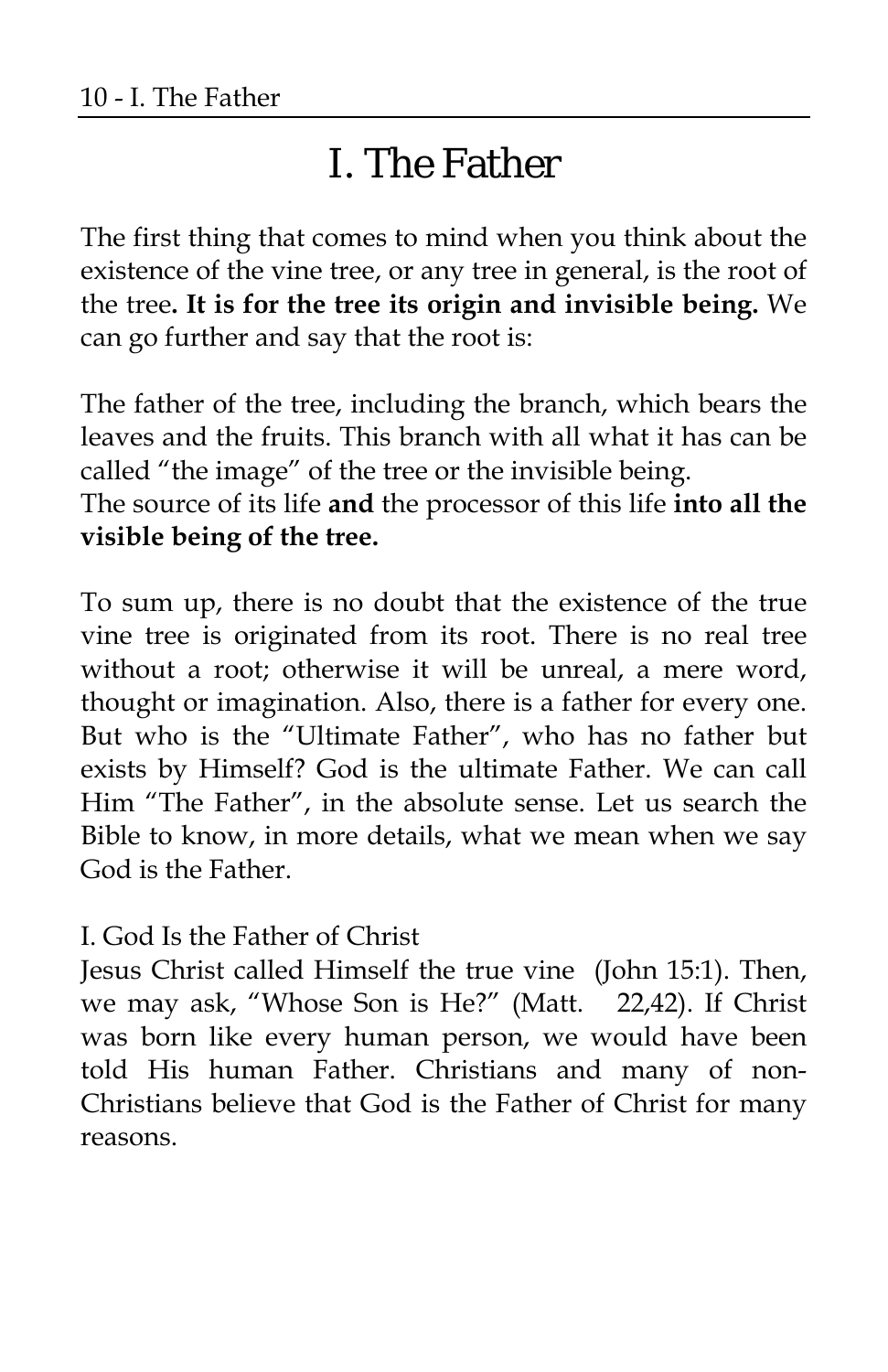God is the invisible origin of Christ. Christ called Him "My Father" as in the parable of the true vine and many other incidents. St Paul calls God "the Father of our Lord Jesus" (2Co 1:3; 2Co11: 31; Eph 1:3, Eph 3:14).

Christ is the true vine having the eternal divine origin. He is begotten from God the Father. The Lord Jesus said, "I came forth from the Father and have come into the world" (John 16:28). "His goings forth are from long ago, from the days of eternity" (Micah 5:2) NAS**<sup>2</sup>** . God the Father is the source of Christ's life. The Lord Jesus Christ said, "As the living Father sent Me, and I live because of the Father" (John 6:57).

God is the Father of our Lord Jesus Christ in a special unique way. No one can claim that he share with Christ in God's Fatherhood, in this sense of God's Fatherhood. He is the Father, not in a biological sense, as if He married a goddess and brought forth Christ. God is spirit, so we are talking about Him in a spiritual sense.

#### II. God Is the Father of All

 $\overline{a}$ 

**Not only God is the Father of Christ, but also He is the Father of all. He is the creator of every one.** Malachi said, "Have we not all one Father? Has not one God created us?' (Mal.2: 10 NKJ, RSV). Also Moses reminds the Israelites, "Is not God your Father? Has He not created you?" (Det.32: 6, TLB). Isaiah said to God, "But now, O LORD, You are our Father, we are the clay, and You our potter, and all we are the work of Your hand" (Isa. 64:8). St. Paul concludes, "there is one God, the Father, of whom are all things, and we for

<sup>2</sup> I will talk about this issue in more details when I speak about the Son.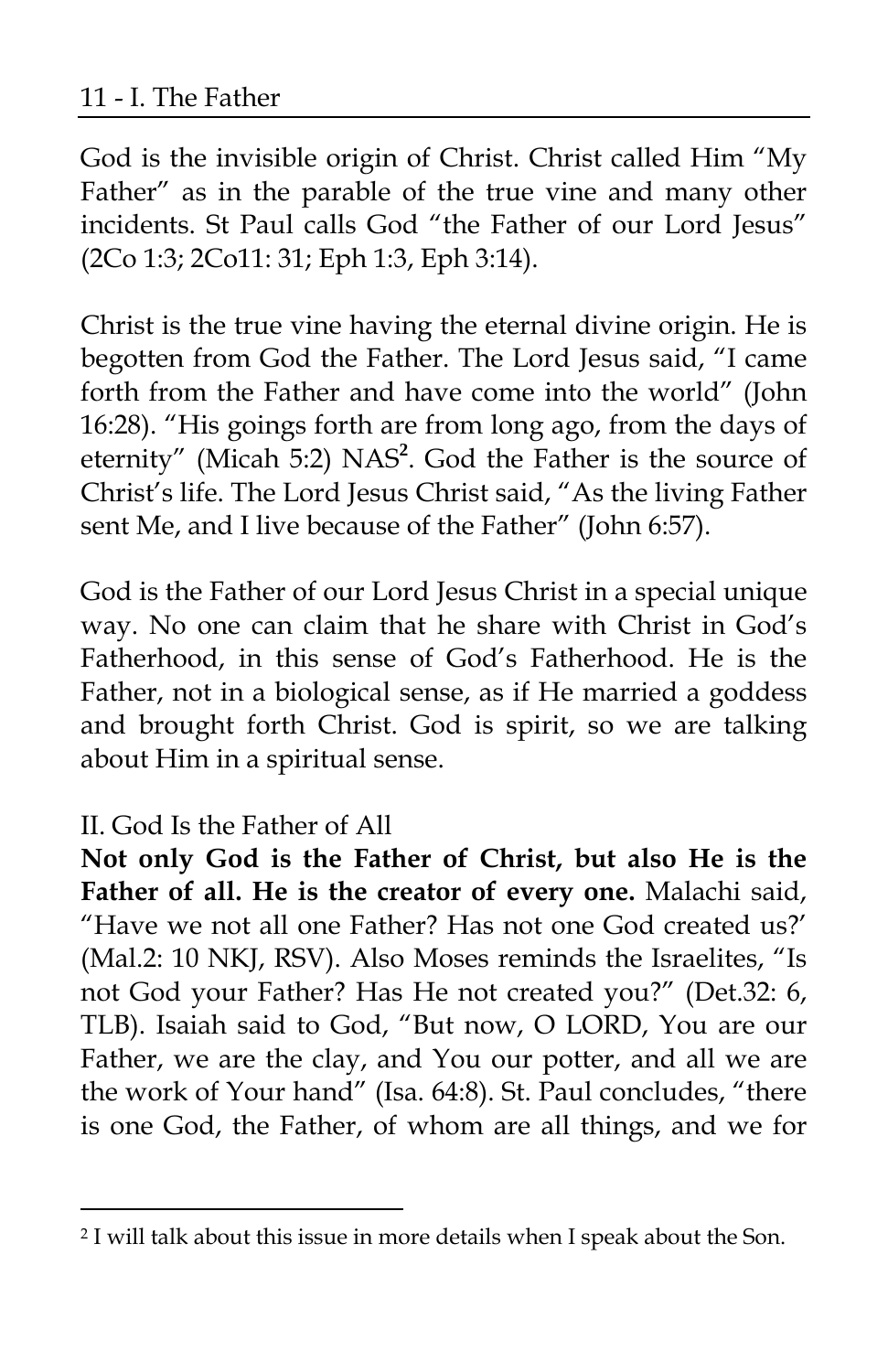Him" (1 Cor. 8:6). For "in Him we live and move and exist" (Act 17:28).

Adam is also called "the son of God" (Luke 3: 38). "Adam's father was God" (Luke 3:38, TLB), as it is paraphrased in The Living Bible. Also, the angels are the "sons of God", (Job 1:6, NIV, TLB), in a sense that they are His creation.

III. God Is the Father of the Faithful

**God is the Father of all the faithful by the adoption for His love and mercy**. For God has "predestined us to adoption as sons by Jesus Christ to Himself, according to the good pleasure of His will" (Eph 1:5).

**Receiving Christ gives us the power to be children of God**. St John said, "as many as received Him, to them He gave the right to become children of God, to those who believe in His name" (John 1:12). "He gives (*them*3) power to become children of God" (John 1:12, RSV).

-

<sup>3</sup> Italic is ours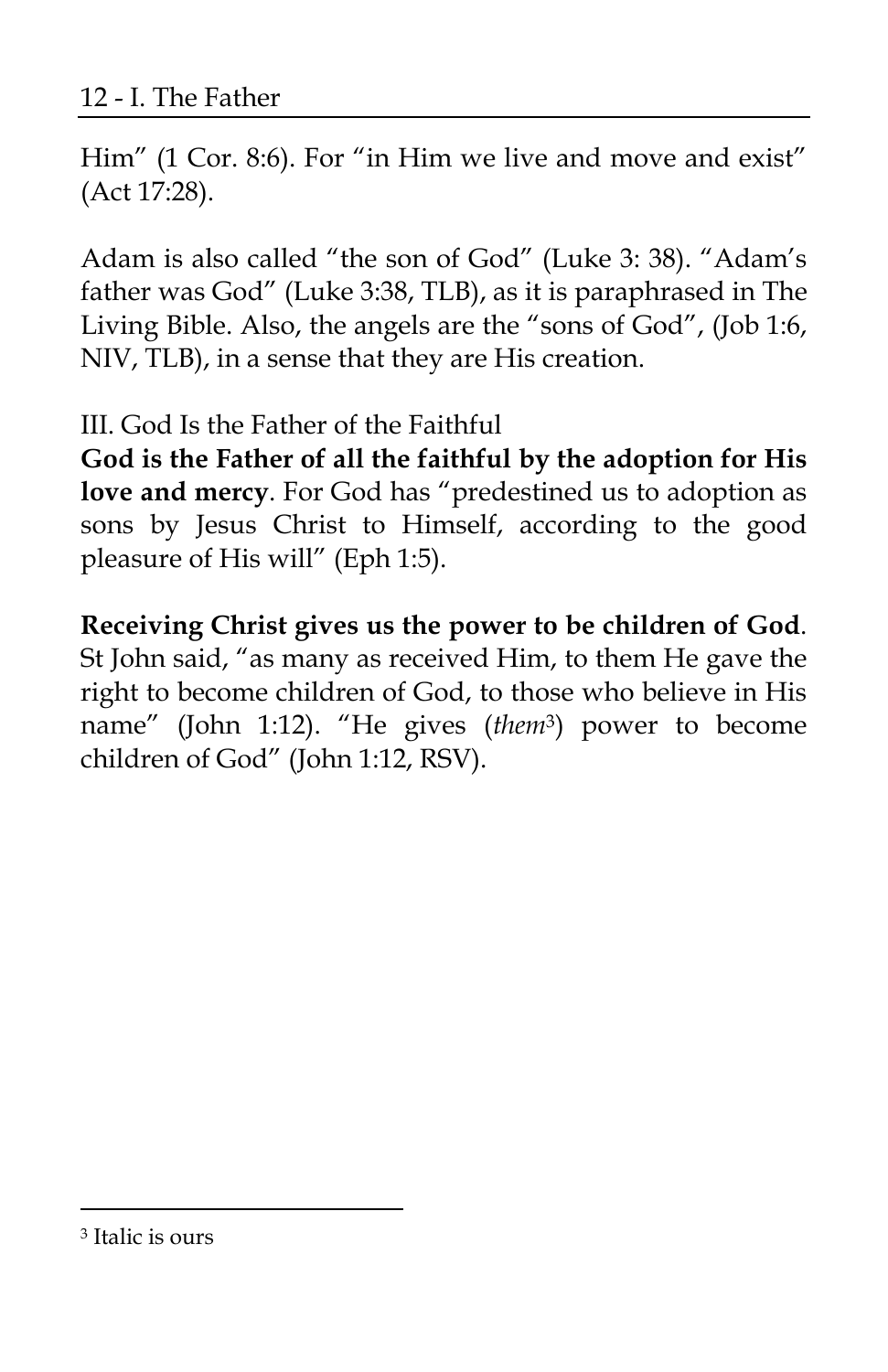Conclusion:

#### **God is the Father and He is**:

- 1- **The Father of Jesus Christ** in a unique sense and Christ is His own real begotten Son.
- 2- **The Father of all the creation,** because He created them all.
- 3- **The Father of the faithful,** by the adoption for His love and mercy.
- 4- **The fountain of life** and from Him the Holy Spirit proceeds.

In the New Testament, believing in God the Father means – at the first hand - believing in the one God, a belief that Judaism, Christianity and Islam share. Muslims often misunderstand "Father". "Father" should not be understood literally, as opposed to "mother", but ultimate reality that transcend humanity and sexuality.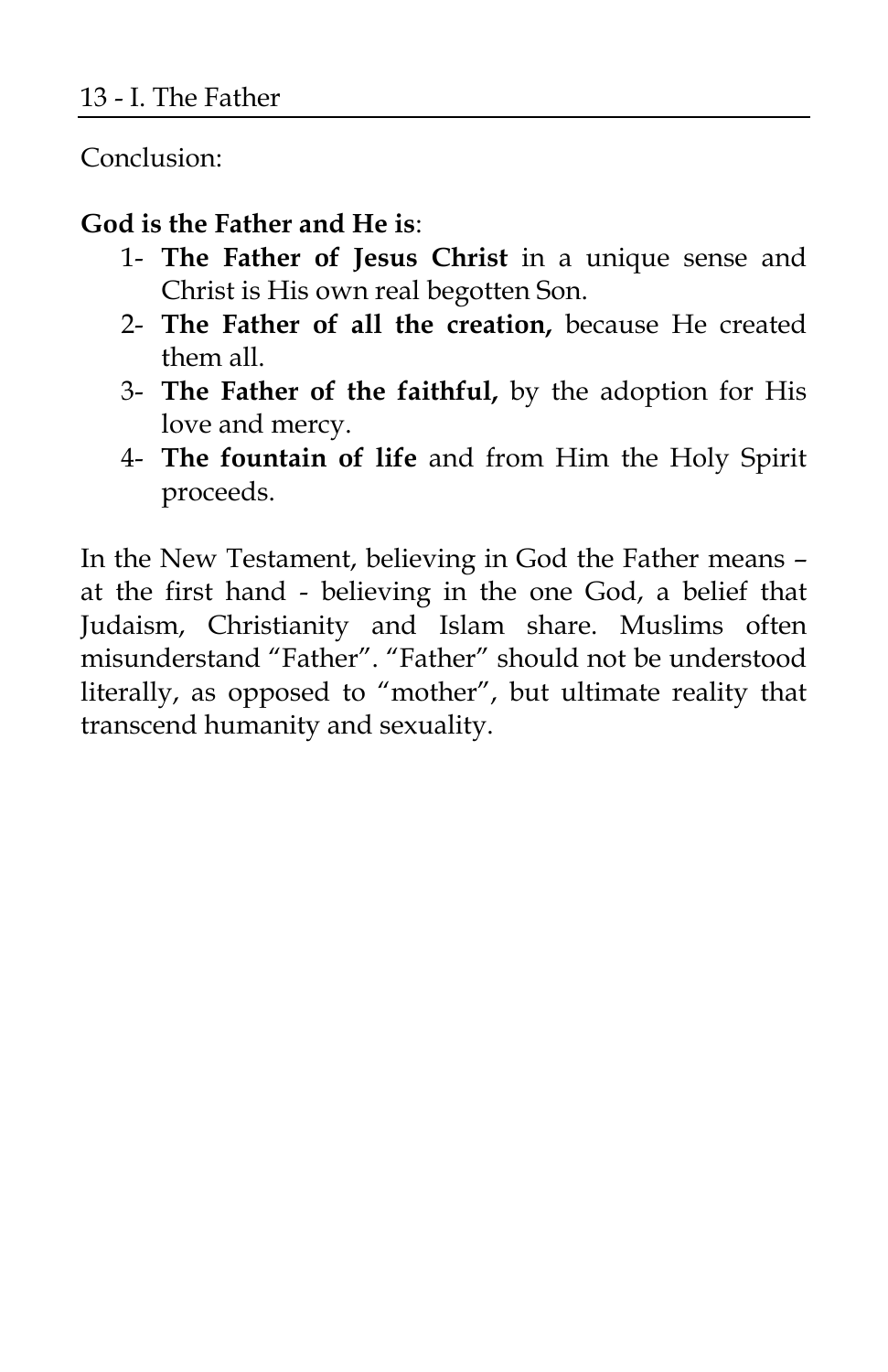# II. The Son

#### **The Search for the Image of God**

The problem of knowing God is like an ant's problem of knowing man. For the ant, the man is omnipresent in its eyes. All its abilities and lifetime are not sufficient to know the man. In the mean time, man has no way to manifest himself to the ant. What a tragedy! The only way is that the ant may become man or the man may become an ant that they may know each other and be in good terms. Sadly, both sides are not capable to solve this tragedy. Then the problem of the ant and the man will continue forever.

Would the case of knowing God be the same? Man cannot cross beyond his limitations to know or see God. Does God have any clue as to how to solve this problem?

Let us go back to the true vine, to search for an answer. The tree may exist by its root, which is invisible under the ground, while you may not know it is there. Or you may not know anything about its qualities. In this case you have a problem of lacking knowledge about the tree.

Then, to say that the vine tree is there and know its qualities, you need another thing in addition to its root. The tree should have what reveals itself. You need to see "the branch" that carries the leaves and the fruit. Or in other words, you need to see "the image" of the tree. When you see this, you can say I see the tree; it is there and I know its qualities.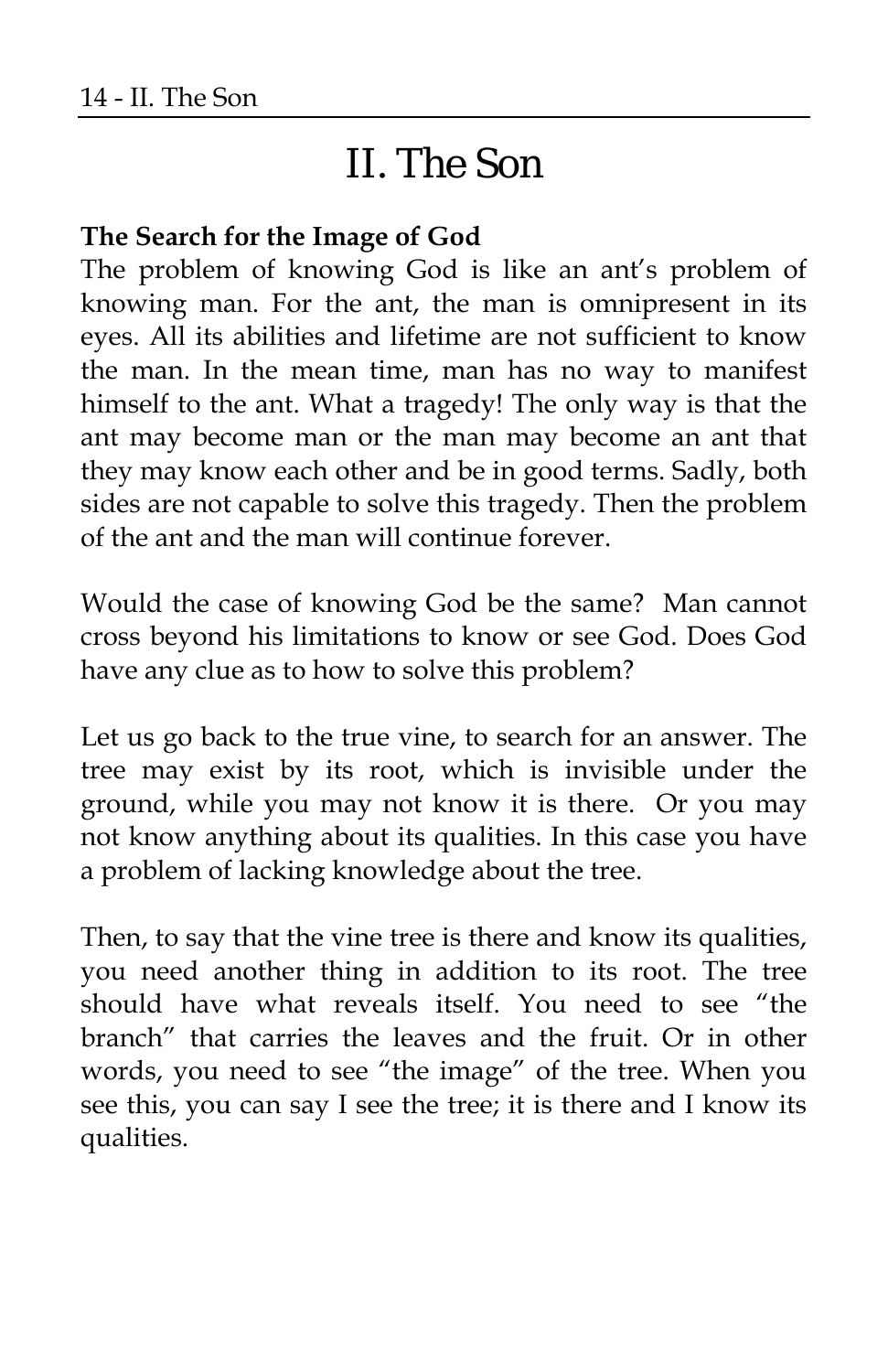The case of God's revelation of Himself is somewhat similar to that of the vine tree**. Notice:** 

God is invisible as the root of the vine tree. St Paul affirms this fact saying that God is "the invisible God" (Co. 1:15), "the unseen God" (Co. 1:15, TLB).

God is omnipresent in difference with the root of the tree, which exists in only one place. The Lord said to Jeremiah, "Do I not fill heaven and earth?" (Jer. 23: 24). "Am I not everywhere in all of heaven and earth?" (Jer. 23: 24, TLB). The Psalmist wondered, "Where can I go from Your Spirit? Or where can I flee from Your presence? If I ascend into heaven, You are there; if I make my bed in hell, behold You are there. If I take the wings of the morning, and dwell in the uttermost parts of the sea, even there Your hand shall lead me, and Your right hand shall hold me" (Ps 139:7-10).

No one can see God. St. John said, "No one has seen God at any time" (John 1:18). God is dwelling in unapproachable light as St. Paul said, "Who alone has immortality, dwelling in unapproachable light, whom no man has seen or can see" (1Tim 6:16). This light is "so terrible that no human being can approach Him" (1Tim 6:16, TLB). God said to Moses, "You cannot see My face, for no man shall see Me, and live" (Exod 33:20).

Based on all of these truths, how can we, the limited beings, know God who is invisible and omnipresent? It is a real problem for the humanity as far as we concern of knowing God.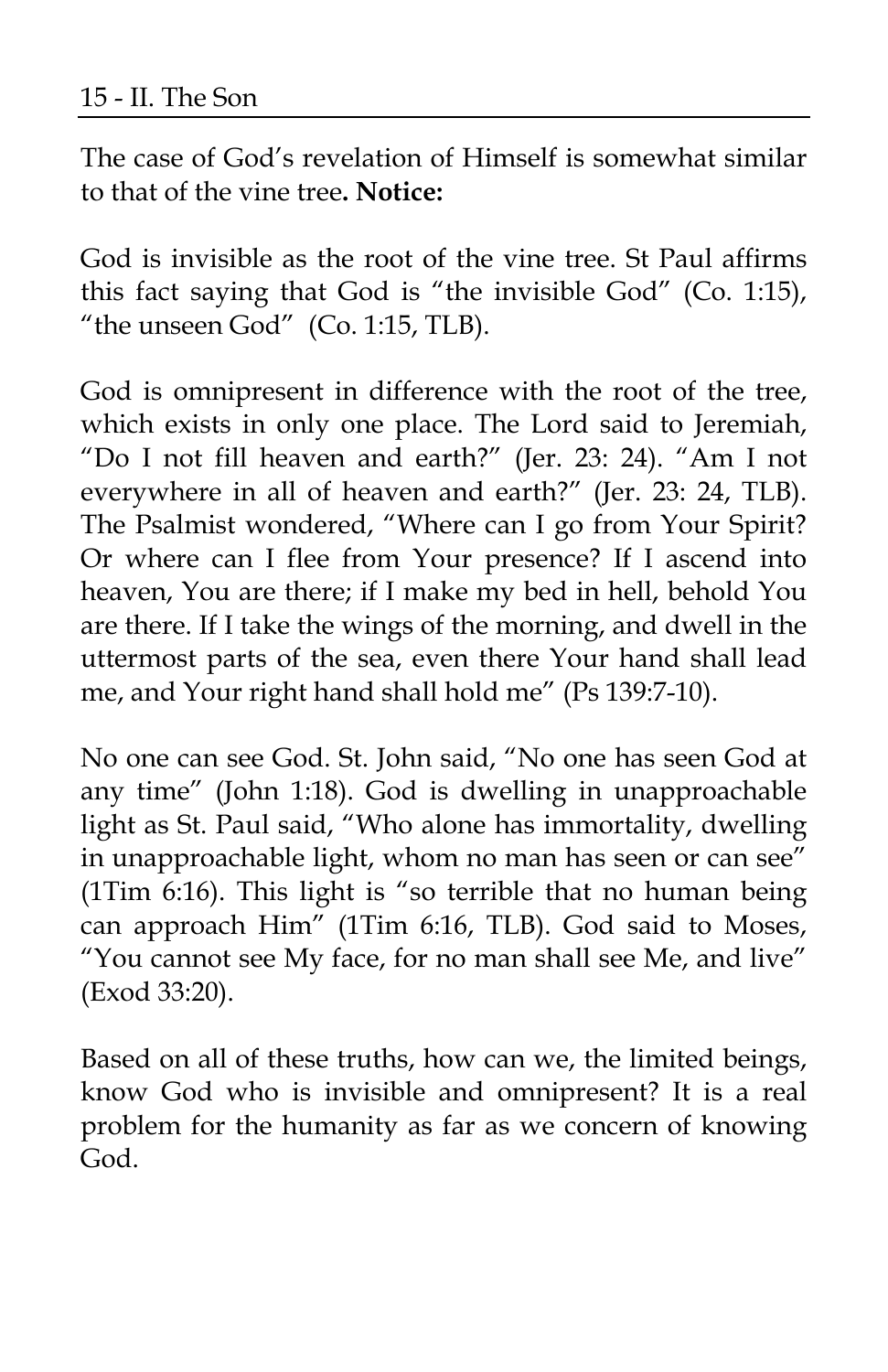On the other hand, if there were no solution for this problem, we would be facing another problem in terms of God's nature. We would say God is unable to manifest Himself to us. Consequently, God would not be God or He would not exist at all.

Praise God, He Has His own way to reveal Himself to His creatures as the vine tree reveals itself by its branch (image).

In the Book of Zechariah, the Lord Jesus Christ is called the "BRANCH", Who bears "the Glory" of the Father and revealed Him to us (Zech. 3:8, 6:12). St. John explains this saying; "No one has seen God at any time. The only begotten Son, who is in the bosom of the Father, He has declared (revealed) Him" (John 1:18).

The Father-Son relationship is as the root-branch relationship. **The following guidelines are noteworthy:** 

The branch (the image) of the tree is begotten from its root without separation. There is a real and contentious contact between the branch (the image) of the tree and the root to make it a real living tree. Also, the Son is begotten from His Father without separation. The Lord Jesus Christ said, "the Father is in Me, and I in the Father" (John 10:38, NIV).

The branch (the image) is one with the root of the vine tree. Also, the Son is one with His Father. The Lord Jesus Christ said, "I and the Father are one" (John 10:30, NIV).

The branch (the image) of the vine tree, declares its real existence and its nature. We can say the tree is there because we see its branch (image) and we know the qualities of the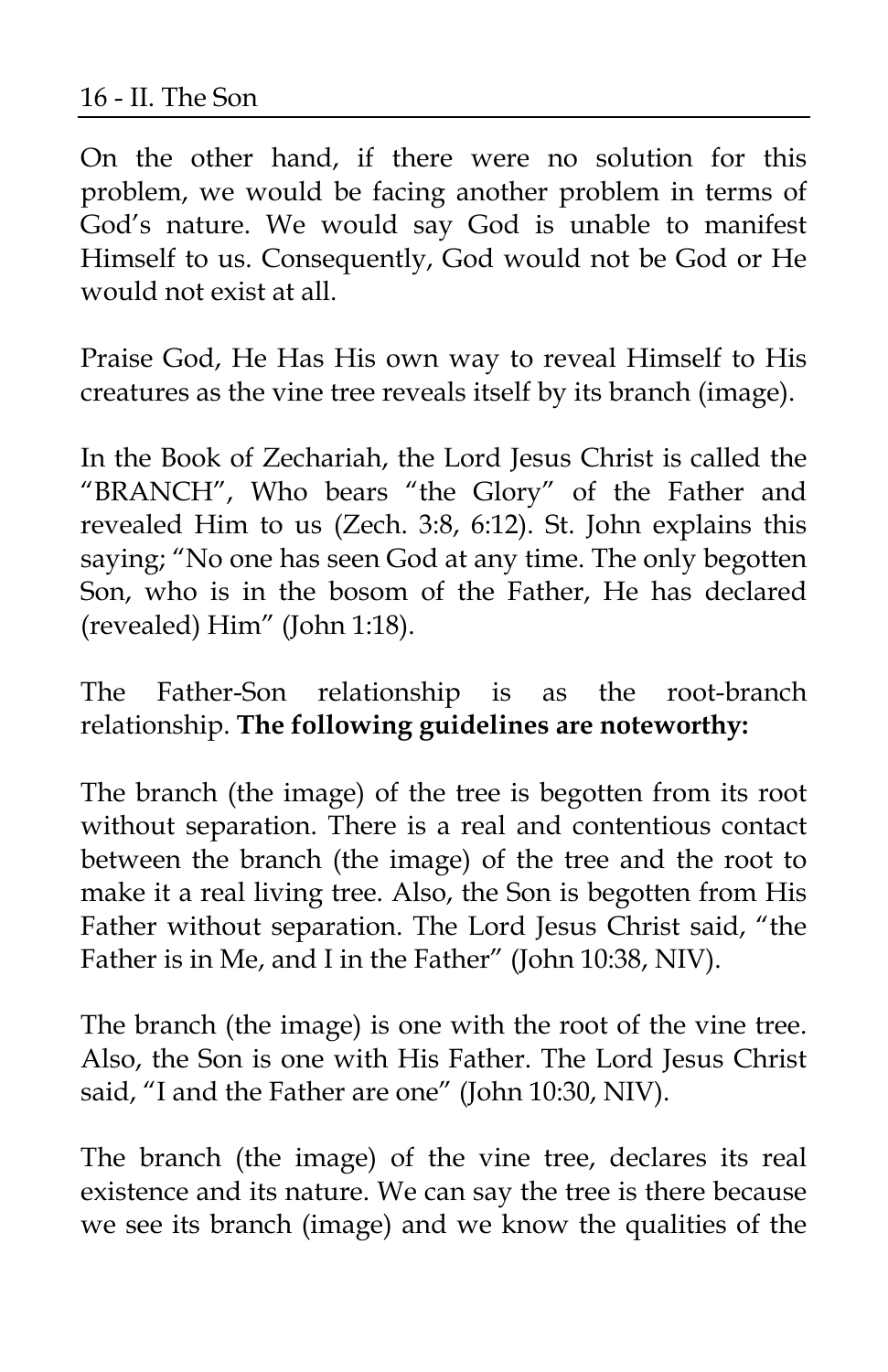#### 17 - II. The Son

tree from its branch (image) that carries the leaves and the fruits. Also the Son declares the unique existence and God's qualities. The Lord Jesus Christ said to Philip, "Anyone who has seen Me, has seen the Father" (John 14:9).

#### Christ is the Living Word of God

The Son is also called "The Word of God"(The Logos of God). The "Word" is the mean of communication. God spoke to us through His Son Jesus Christ. Everything, God would like to convey, or reveal to us concerning Himself, has been manifested in the Lord Jesus Christ.

The Lord Jesus Christ is the Living incarnate Word of God, as He said to Philip, "The words I say are not my own but are from my Father who lives in me" (John 14:10, TLB). "I do nothing on My own initiative, but I speak these things as the Father taught Me" (John 8:28, NAS).

Christ is the message of God's peace and mercy. St. Paul said, "He came and preached peace to you who were far away and peace to those who were near. For through Him we both have access to the Father by one Spirit"(Eph 2:17-18, NIV).

When the dove of Noah came back to him, holding a freshly plucked olive leaf in her mouth, he knew that "the waters had receded from the earth" (Gen 8:11). From that time, Noah and those who were with him started a new dispensation.

On this like, Christ is God's living message that declared the beginning of the New Testament era. He is the true vine appeared in our world as the joyful living message from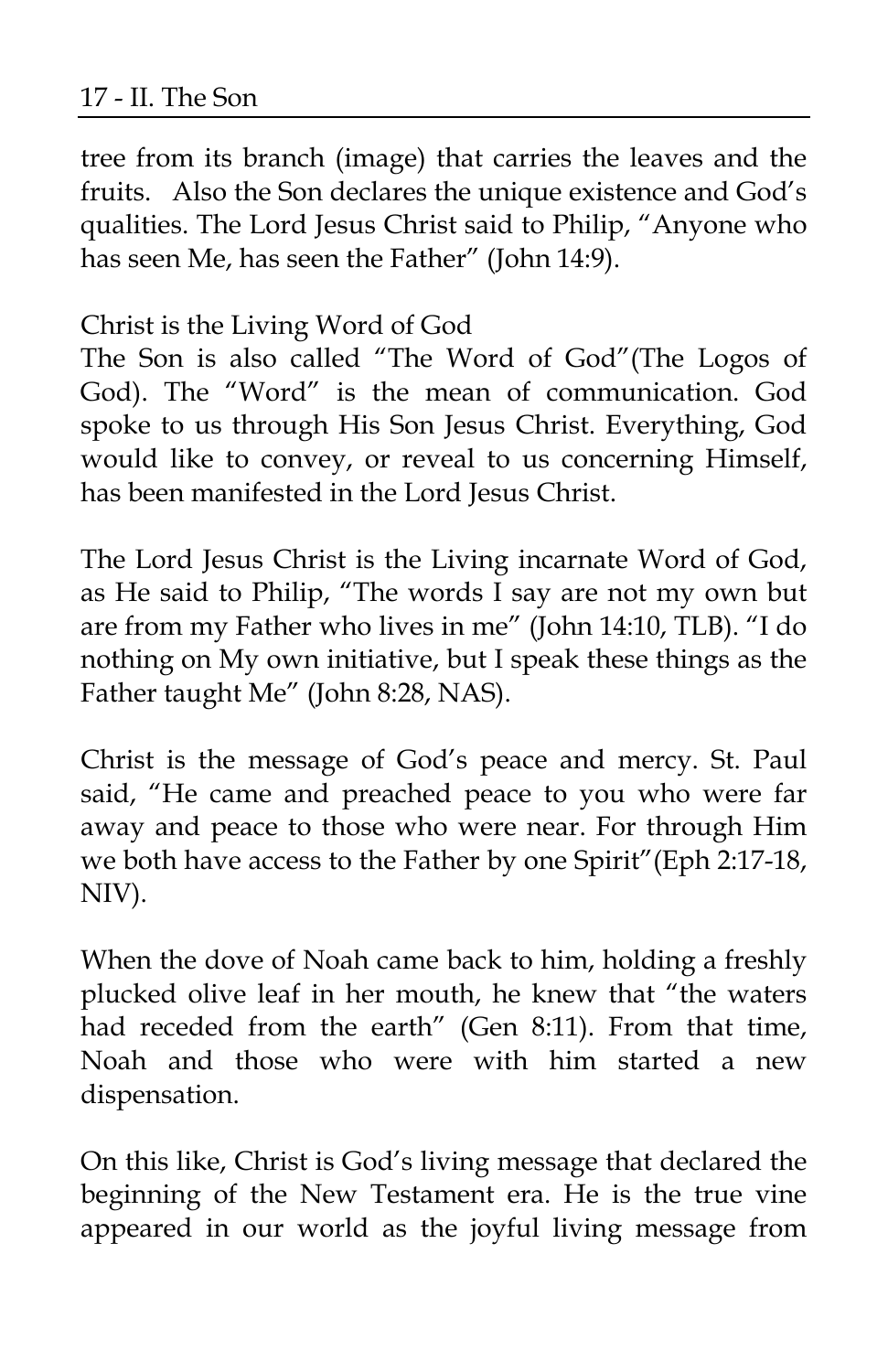God. It is the message of the New Covenant, the flood "had been receded from the earth".

Christ is the Personal Manifestation of God

The image of the tree is its appearance. In the image, the tree reveals itself in a logic manifestation. The Lord Jesus Christ is "The Logos of God". In Him, God is manifested and revealed in an understandable way. He is the Logic manifestation of God.

#### **St. Paul expressed this fact in many ways**. He said:

- (A) **Christ is "the image of the invisible God"** (Col 1:15); "the exact likeness of the unseen God" (Co 1:15, TLB).
- (B) **Christ is "the brightness of His glory and the express image of His person"** (Heb 1:3); "The Son is the radiance of God's glory and the exact representation of his being" (Heb 1:3, NIV); "He is the radiance of His glory and the exact representation of His nature" (Heb 1:3, NASU); "Who is the refulgence of his glory, the very imprint of his being" (Heb. 1:3, NAB).

**The Sonship of Christ to God declares Him as the personal Manifestation of the invisible God**. St John said, "No one has seen God at any time. The only begotten Son, who is in the bosom of the Father, He has declared Him" (John 1:18).

When we speak of Jesus, we speak of the same God who created the heaven and earth and manifested Himself in the person of Christ. In the Lord Jesus Christ is "God was manifested in the flesh" (1 Tim 3:16).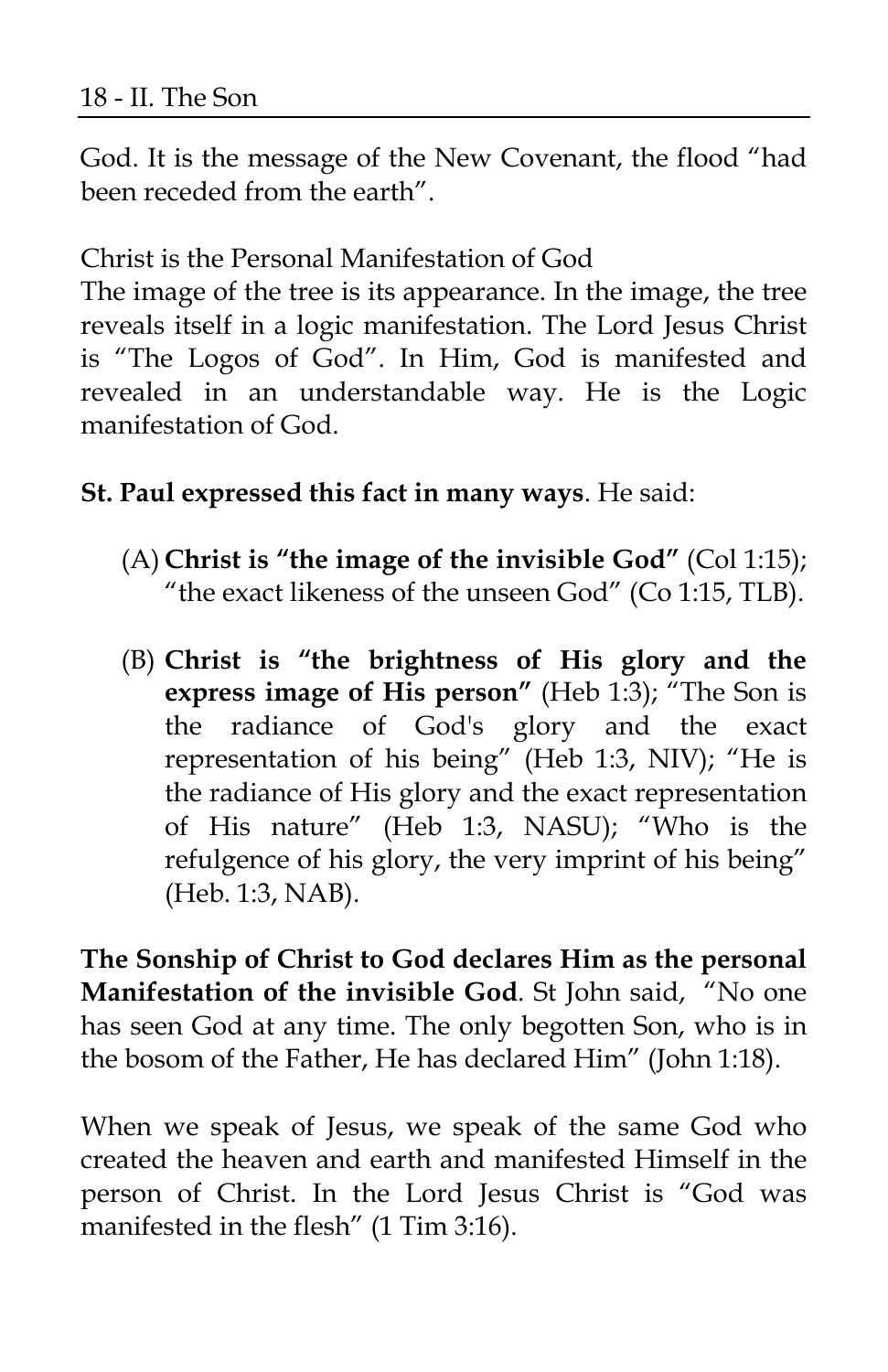Conclusion:

**God is manifested through His Son Jesus Christ, who is the living word of God and His personal Logic Manifestation.** 

Believing the Son means believing that God is capable to manifest Himself. Through the Son, we know our God and can deal with Him. God reveals Himself to us and we know His will through His Word.

Believing in the Son of God means – as far as we concern means believing in the manifestation of the one God in the person of Jesus Christ, the Word of God.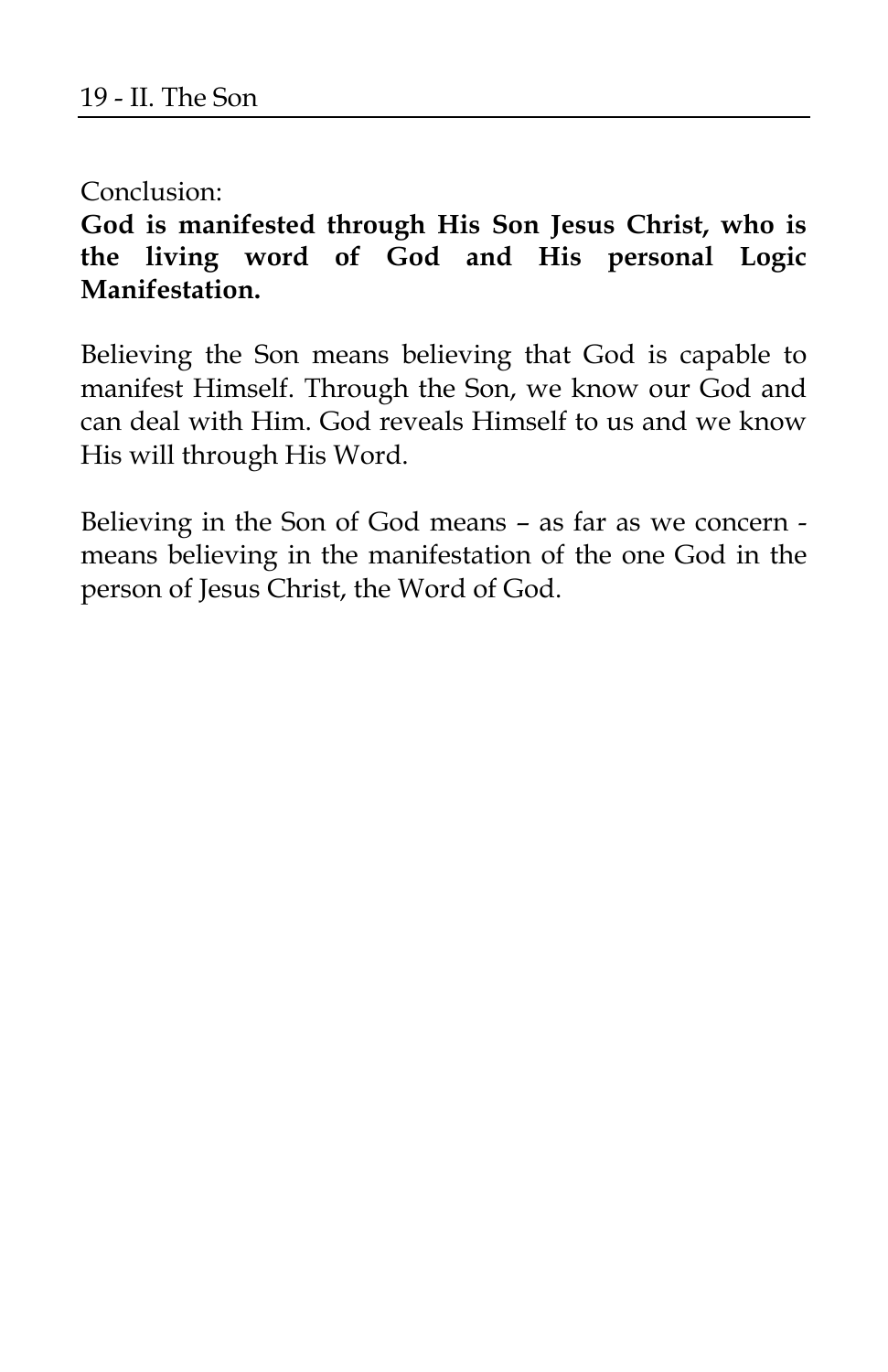# III. The Holy Spirit

If the vine tree has a root and branch (image), are these things sufficient to say that it is a real tree? Absolutely, they are not. This tree could be an artificial tree having the exact shape of the tree unless it has a kind of life to be a real tree.

Every tree the Lord has planted has its own kind of life. This life proceeds from the root to its branch (image) and gives the tree its unique shape with a unique taste of its fruits.

**In the same way, to say that this God is a real living God we should search for the kind of life He has.** God is Spirit (John 4:22, 2 Cor 3:17) NKJ, He does not derive His life from another source. God is living by His Holy Spirit (2 Cor 3:18). And the Spirit of God is He "who gives life" (John 6: 63).

As the life proceeds from the root of the tree into its branch (image), so the Holy Spirit proceeds from the Father into the Son. **More than that, the Son gives us the promise of the Holy Spirit** saying, "He who believes in Me, as the Scripture has said, out of his heart will flow rivers of living water" (John 7:38)."But this He spoke concerning the Spirit, whom those believing in Him would receive" (John 7:39).

**To abide in Christ is to abide in the true vine then the Spirit of the Lord will flow in us and bear the fruits of life.** The Lord Jesus said, "Abide in Me, and I in you. As the branch cannot bear fruit of itself, unless it abides in the vine, neither can you, unless you abide in Me. I am the vine you are the branches. He who abides in Me, and I in him, bears much fruit, for without Me you can do nothing" (John 15:4-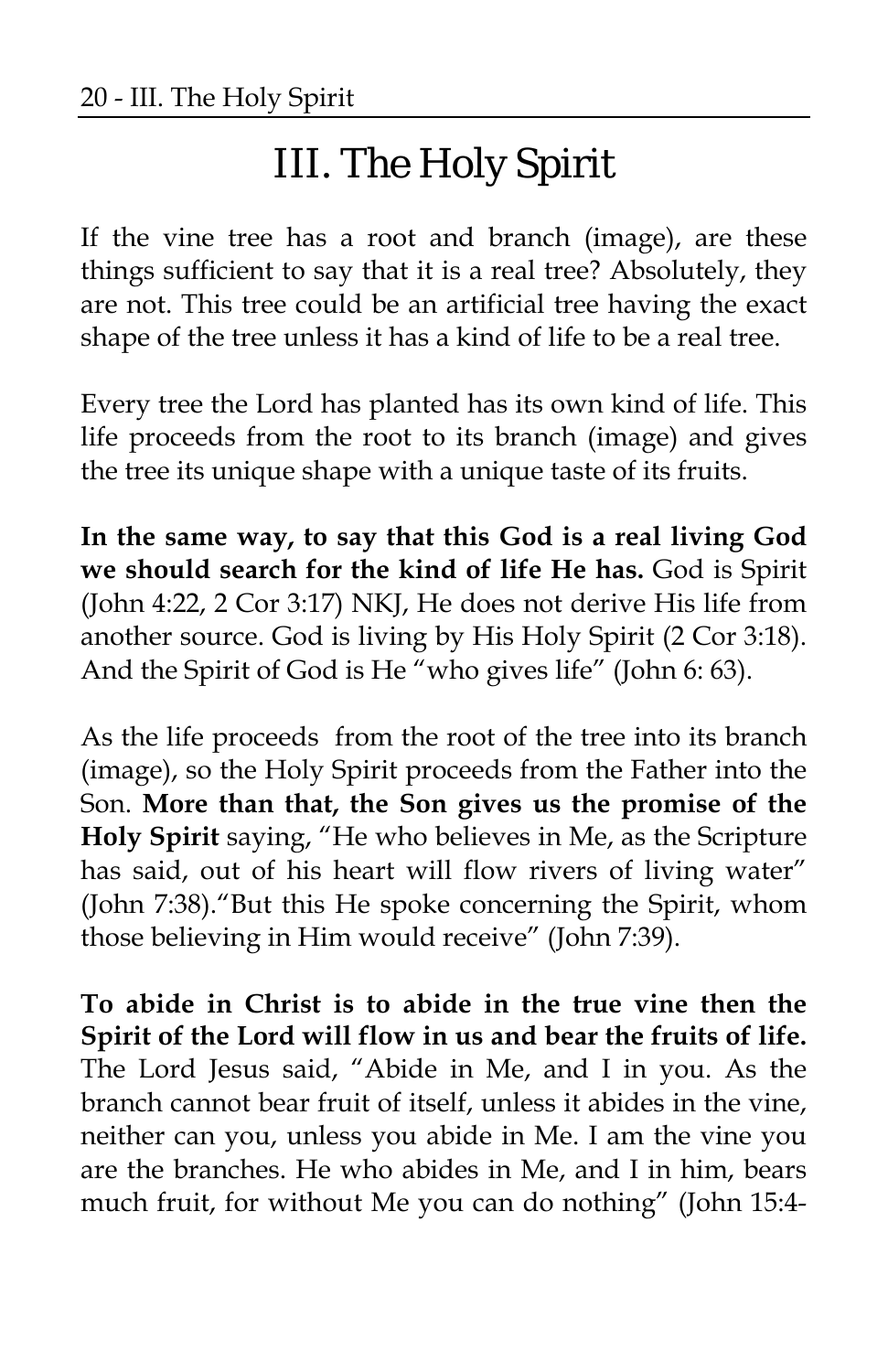#### 21 - III. The Holy Spirit

5)."By this My Father is glorified, that you bear much fruit, so you will be My disciples" (John 15:8)."But the fruit of the Spirit is love, joy, peace, longsuffering, kindness, goodness, faithfulness, gentleness, self-control" (Gal 5:22-23).

Conclusion:

 $\overline{a}$ 

God is living by His spirit4. If God is not living by His own Spirit, then from where did the life come? And how do we live? What kind of fruit do we bear?

Believing in the Holy Spirit means – as far as we concern means believing in the Spirit of God who has the power and might at work among human beings.

<sup>&</sup>lt;sup>4</sup> This conclusion is derived from the lecture: "Trinity and Monotheism" of H. H. Pope Shenouda III, The Pope of Alexandria and the Patriarch of the See of St. Mark.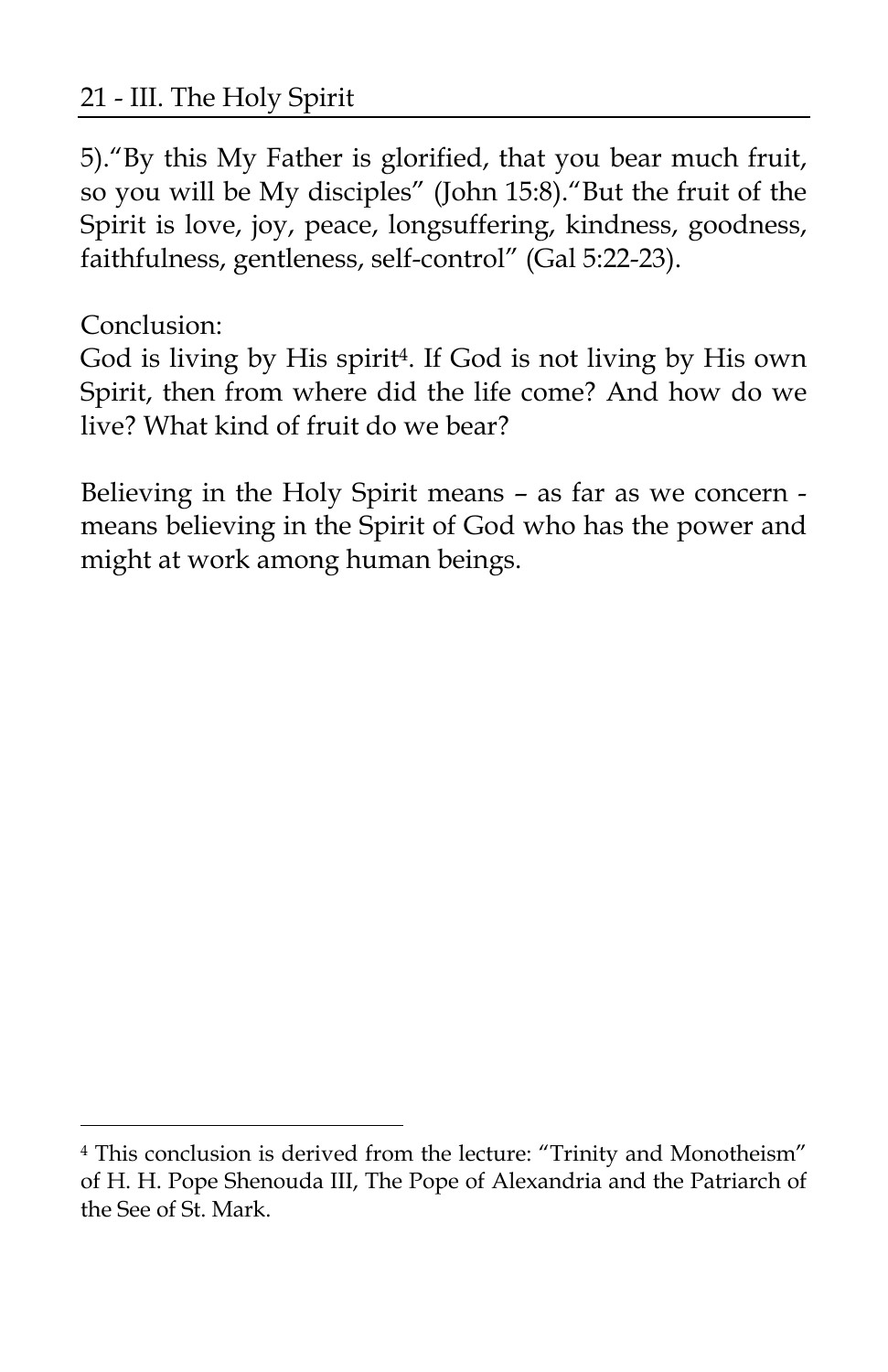.

# Chapter 2 The Unity of The Trinity

**Let us summarize what have been said, in the previous chapter. To know the vine tree and its qualities, we should know:** 

- 1- **The invisible being,** the root that is the father of the tree and the processor of life.
- 2- **The branch (the image)** that reveals its existence and qualities. This branch (the image) is begotten from the root and life proceeds from the root into the branch
- 3- **Life** that is unique for its kind. The tree's life proceeds from the root into its branch (image).

#### **Likewise we can safely speak of the Holy Trinity:**

- 1- **God is the Father**, the origin of everything. He is the Father of His Word (the Son) and the Holy Spirit proceeds from Him into the Son.
- 2- **The Word (the Son) is begotten from the Father and declares** Him. The Holy Spirit is proceeding from the Father into the Son.
- 3- **The Holy Spirit** is the Spirit of God. He is the life giver. God is living by His own Spirit. The Holy Spirit is proceeding from the Father into the Son.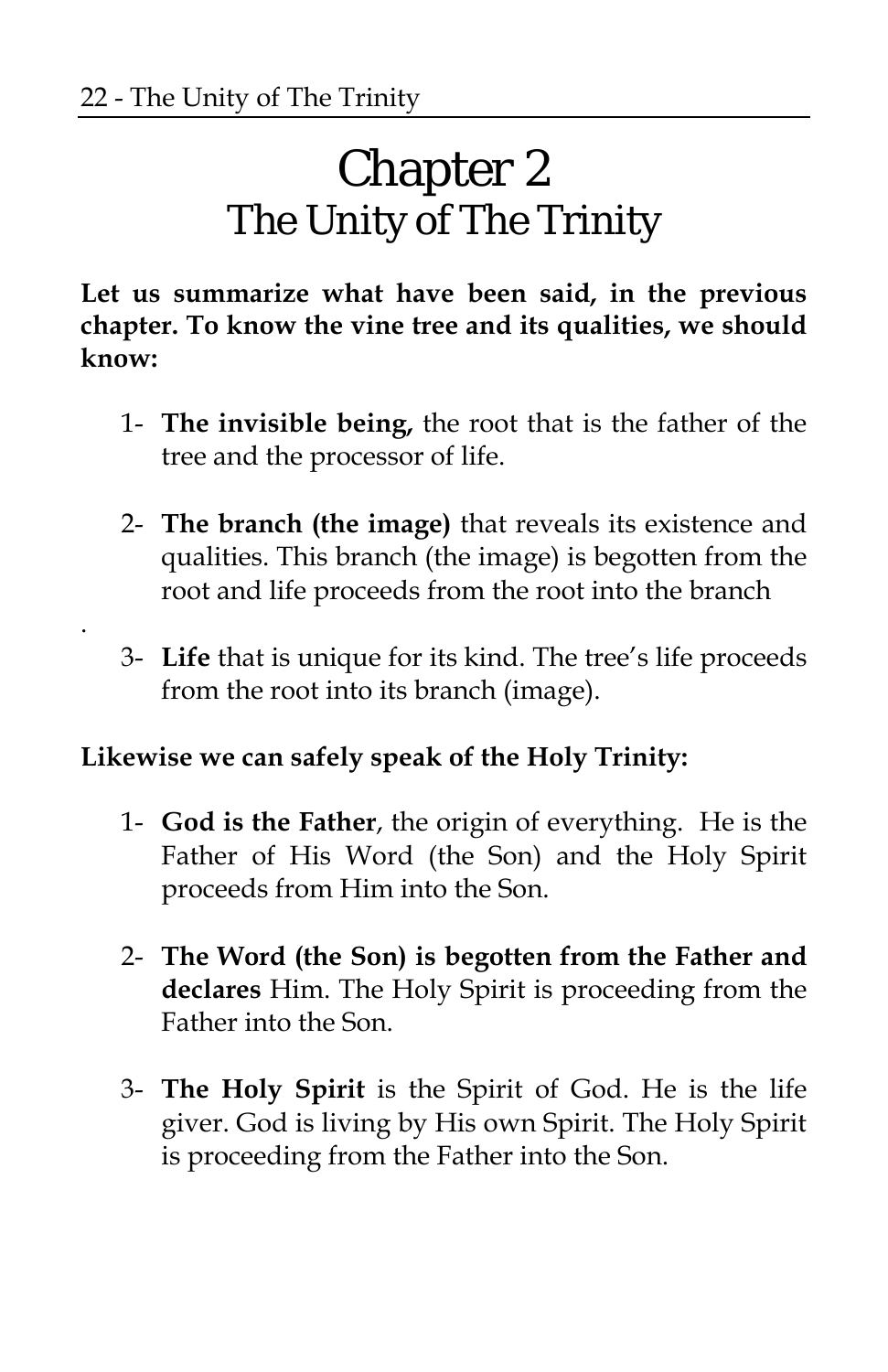In all of that, there is only one tree and one God only. We don't say that the Father and the Son and the Holy Spirit are three gods, but "the Lord our God is one" (Mark12: 28).

Christians worship one God. He is the one God of our fathers Abraham, Isaac and Jacob (Act 3:13). There are many evidences of Christian Monotheism in the Bible; here I mention some of them.

Monotheism in the Old Testament:

- 1- **God called Abraham to follow Him and worship Him alone.** He forsook his father's gods and "built an altar to the LORD, who had appeared to him" (Gen12: 1). He and his descendants worshiped the One God. And when they deviated, worshiping other gods, God carried and delivered them to their enemies and carried them away to exile (Act 7: 43).
- 2- **Monotheism is one of the Ten Commandments that God gave to Moses.** He said, "You shall have no other gods before Me. You shall not make for yourself a carved image, or any likeness of anything that is in heaven above, or that is in the earth beneath, or that is in the water under the earth, you shall not bow down to them nor serve them" (Exod 20:3-5).
- 3- **Monotheism is the central command of Moses' writings in the Torah**. He wrote, "Hear, O Israel: The LORD our God, the LORD is one! You shall love the LORD your God with all your heart, with all your soul, and with all your strength. And these words, which I command you today, shall be in your heart. You shall teach them diligently to your children, and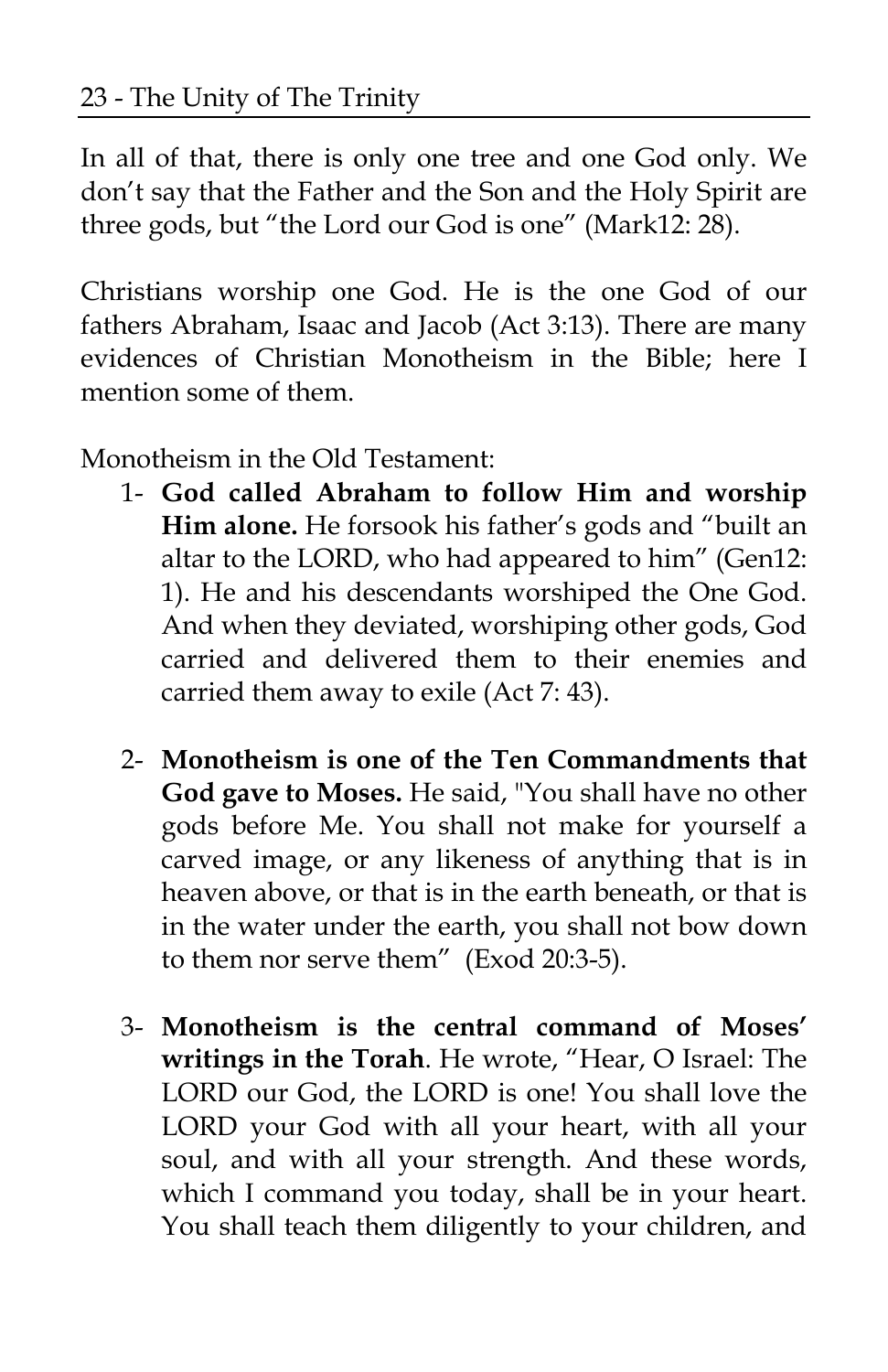-

shall talk of them when you sit in your house, when you walk by the way, when you lie down, and when you rise up. You shall bind them as a sign on your hand, and they shall be as frontlets between your eyes. You shall write them on the doorposts of your house and on your gates". (Deut 6:4-9). These verses are commonly known as "the Shema"5 which means, "hear". The Orthodox Jews used to apply this literally by writing the words of the law on what is called tephillin<sup>6</sup> and bind it on their left hand and foreheads. They write the mezzuzzah on the doorpost, which includes the verses from (Det 6:4-9, Det 11:18-21, Ex 13:8-10, Ex 13:14-16). By doing this, they emphasize their belief in Monotheism.

4- **In the book of Isaiah, God declared His Monotheism**. He said, "I am He. Before Me there was no God formed, nor shall there be after Me" (Isa 43:10)."I am the First and I am the Last, besides Me there is no God" (Isa 44:6). Is there a God besides Me?" (Isa 44:8)."That they may know from the rising of the sun to its setting that there is none besides Me. I am the LORD, and there is no other" (Isa 45:6)."Tell and bring forth your case, yes, let them take counsel together. Who has declared this from ancient time? Who has told it from that time? Have not I, the LORD? And there is no other God besides Me, a just

<sup>5 &</sup>quot;*Shema*" is a Hebrew word means, "*Hear*" or "Listen". The Jewish confession of faith made up of Deut 6:4-9 and 11:13-21 and Num 15:37-41. Merriam- - Webster Collegiate dictionary

<sup>6 &</sup>quot;*Tephillin*" is a Hebrew word means, "*Bandage*". It is also called "*Phylacteries*" as in the *Harper's Bible Dictionary".*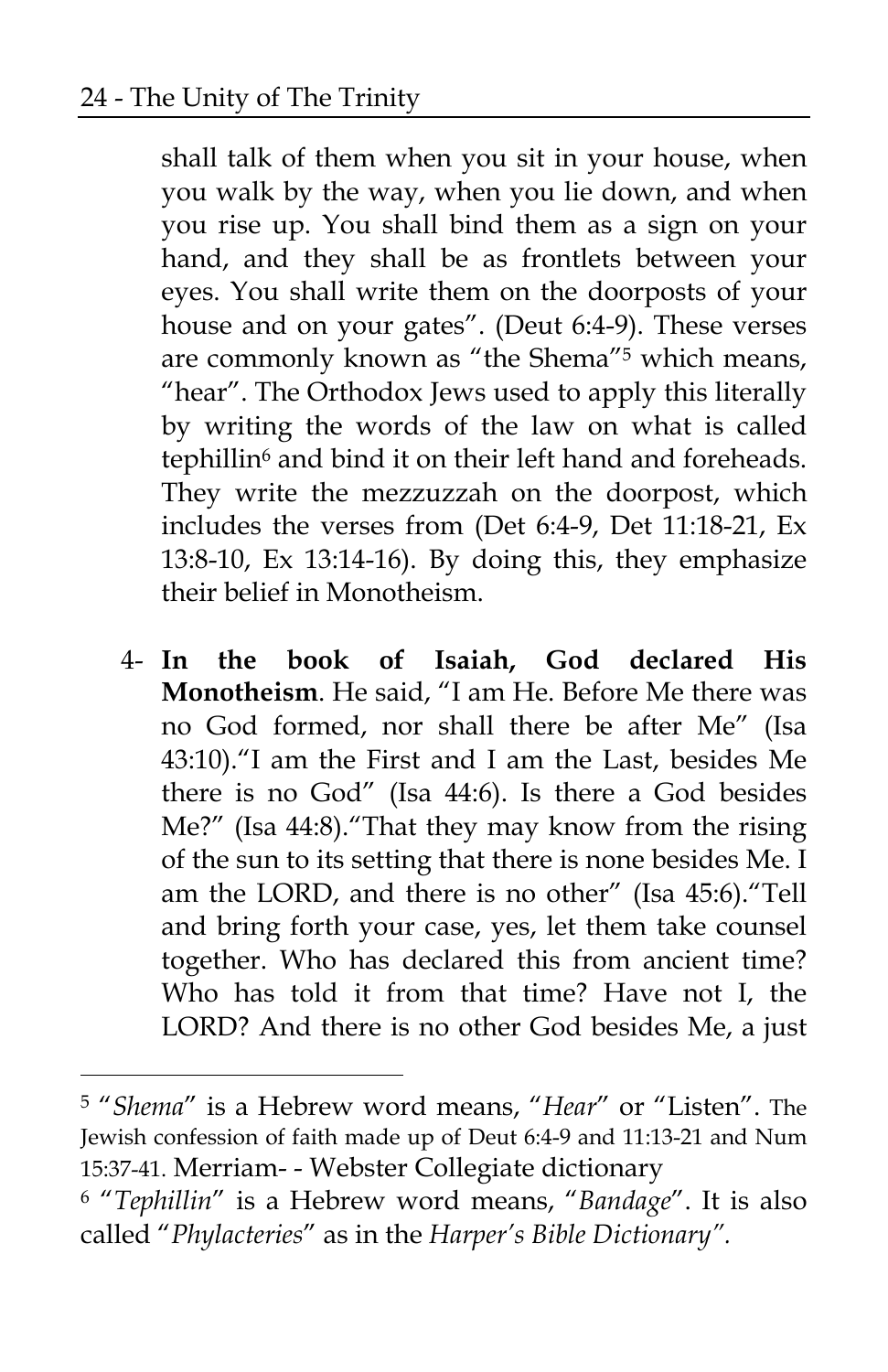God and a Savior, there is none besides Me. Look to Me, and be saved, all you ends of the earth! For I am God, and there is no other" (Isa 45:21-22).

- 5- **All the prophets of the Old Testament believed in Monotheism.** Malachi said, "Have we not all one Father? Has not one God created us?" (Mal 2:10). Zechariah also said, "And the LORD shall be King over all the earth. In that day it shall be--" The LORD is one," and His name one" (Zech 14:9).
- 6- **Many verses of the Old Testament call God, " the Holy One".** These verses are found in (Psalm 71:22, Psalm 78:41, Is 1:4, Is 5:19, Is 52:24).

Monotheism in the New Testament:

Christians, as they are the heirs of Abraham by faith in Jesus Christ (Ro 4:13-17) NKJ, hold his same faith and the faith of his descendants in the One and Only God. Christian creed states, "We believe in One God, God the Father the Almighty, The creator of heaven and earth". The New Testament emphasizes Monotheism clearly in many references.

**1-** The Lord Jesus Christ declared Monotheism. St. Mark and St. Mathew recorded about Him, "Then one of the scribes came, and having heard them reasoning together, perceiving that He had answered them well, asked Him, 'Which is the first commandment of all?' Jesus answered him, 'The first of all the commandments is: 'Hear, O Israel, the Lord our God, the Lord is one. And you shall love the Lord your God with all your heart, with all your soul, with all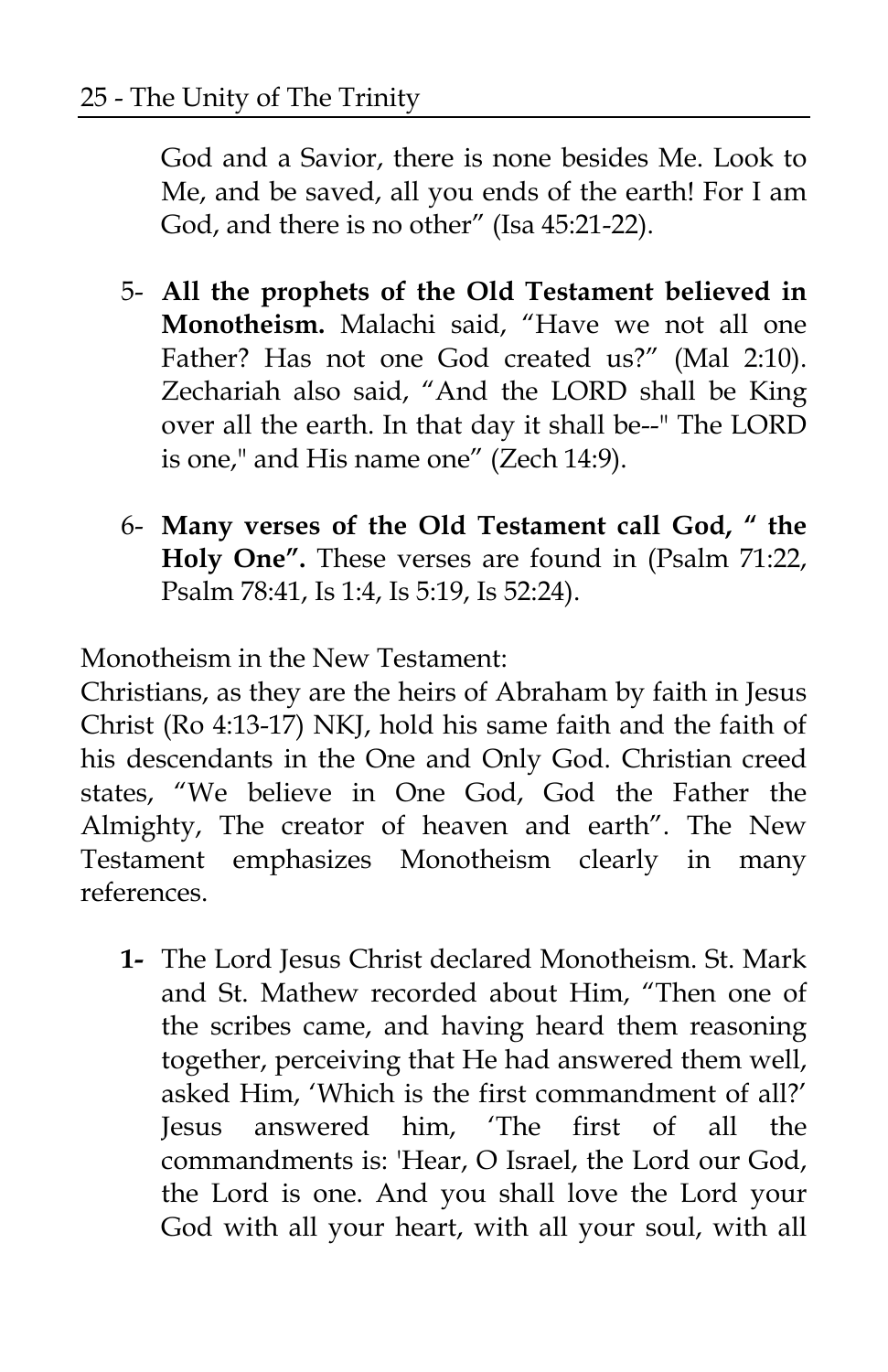your mind, and with all your strength.' This is the first commandment" (Mark 12:28-30, Mat. 22:37).

- **2-** In the well-known commission statement, the Lord Jesus Christ commanded His disciples to baptize in one name, the name of the One God. He said, "Go therefore and make disciples of all the nations, baptizing them in the name of the Father and of the Son and of the Holy Spirit" (Matt 28:19). He said "in the name" not "in the names" for "the name of the Father and of the Son and of the Holy Spirit" is the name of the One God, as we will see later.
- **3-** St. Paul also declares Monotheism. He said, "Is He the God of the Jews only? Is He not also the God of the Gentiles? Yes, of the Gentiles also, since there is one" (Rom 3:29-30)."One God and Father of all, who is above all, and through all, and in you all" (Eph 4:6)."There is no other God but one" (1 Cor 8:4)."God is one" (Gal 3:20).
- **4-** St. James confesses his belief in Monotheism and mentioned that even the demons believe in this. He said, "You believe that there is one God. You do well. Even the demons believe-- and tremble!" (James 2:19). Accordingly, St. James praises believing in Monotheism.
- **5-** St. John spoke about Monotheism and Trinity at the same time. He said, "For there are three that bear witness in heaven: the Father, the Word, and the Holy Spirit, and these three are one" (I John 5:7).